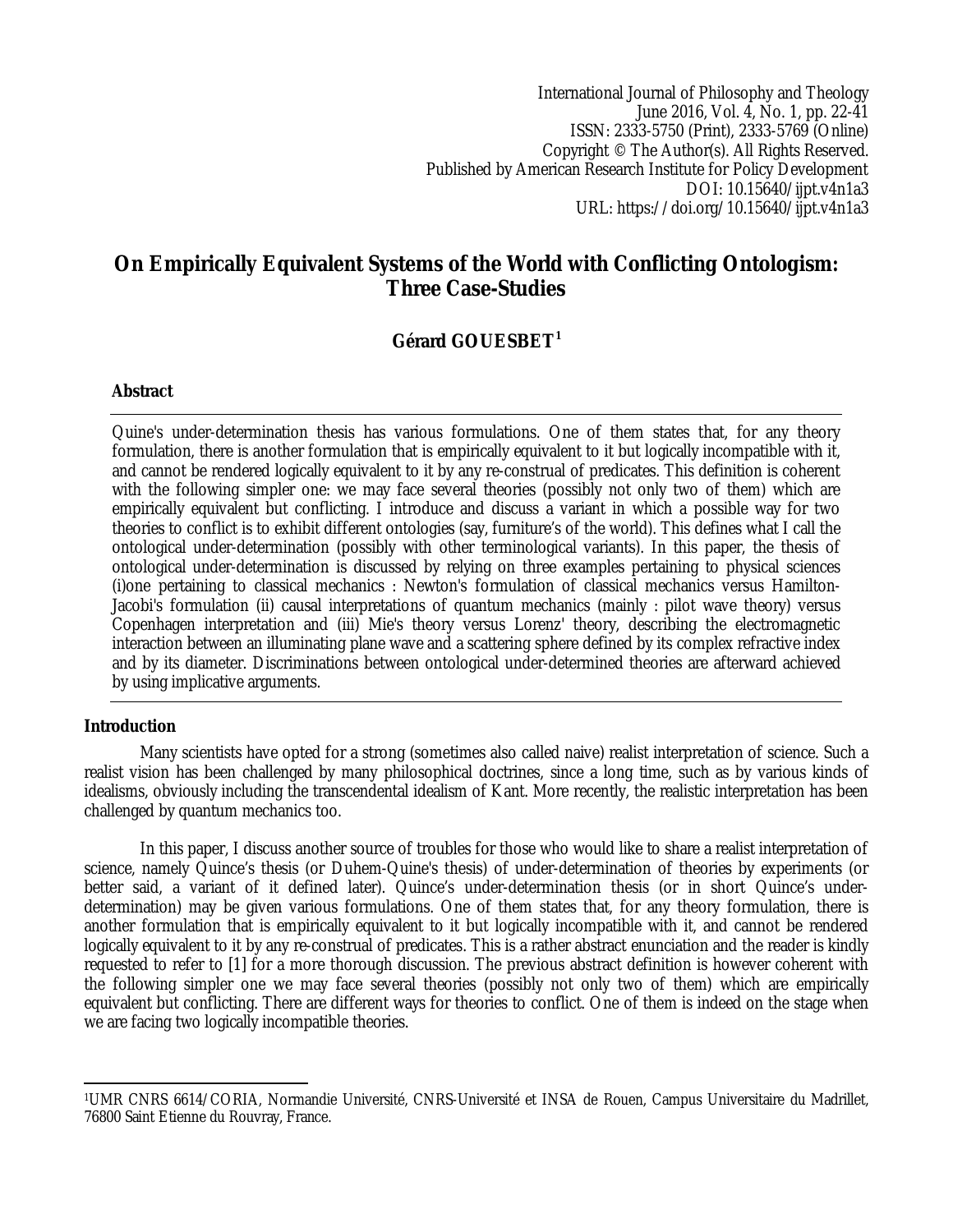#### Gérard GOUESBET 23

However, I shall consider another possible way to encounter conflicting theories, namely: theories do conflict when they exhibit different ontologies (say, furniture's of the world). This means that, under such circumstances, if we were demanding that science had to answer the question to know which are the entities populating the world, and then we would be definitely puzzled. And we should have to adopt a strict positivist posture, being content to answer the question: how?, without any attempt to answer the questions : what?, or still harder to please : why?

The thesis to consider is then the one stating that theories are ontologically under-determined by experiments (or, if you prefer to avoid taking any risk: theories may be ontologically under-determined by experiments). This may be viewed as a variant of Quince's under-determination which we may however prefer to discuss in its own right, neither without any more referring touché nor to Quince. For this last reason, I shall refer to this thesis as the thesis of ontological under-determination (possibly with other terminological variants). Ontological under-determination is easier to grasp than Quince's under-determination which remains, in the very words of Quine himself, vague and modest [1]. In particular, while Quine'sunder-determination thesis has not been satisfactorily exemplified (at least, in face of the eyes of physicists), I may provide quite decent examples for the ontological under-determination thesis.

More explicitly, in this paper, I shall discuss three examples, orcas-studies, relevant to physical sciences (i) one pertaining to classical mechanics : Newton's formulation of classical mechanics versus Hamilton-Jacobi's formulation (ii) causal interpretations of quantum mechanics (mainly : pilot wave theory) versus usual (Copenhagen)interpretation and (iii) Mie's theory versus Lorenz' theory, describing the electromagnetic interaction between an illuminating plane wave and a scattering sphere defined by its complex refractive index and by its diameter. An important issue is that discriminations between undecidable ontologically under-determined theories are afterward achieved by using ampliative arguments, that is to say arguments allowing one to decide between undesirables.

The paper is organized as follows. In section II, Quine's under-determination thesis and ontological underdetermination thesis are more extensively exposed. Section III expounds the first case-study, in the framework of classical mechanics. Section IV expounds the second case-study, in the framework of quantum mechanics. Section V revisits under-determinations from the point of view of undesirability, and in particular introduces the concept of implicative arguments aiming to the discrimination between conflicting empirically equivalent theories. Section introduces a non-singularity principle which is afterward used to decide between undesirables for the first and second case-studies. Section VII is devoted to a third case-study, pertaining to electromagnetism. Section Ivies a conclusion.

#### **Quince's and ontological under-determinations**

Forgetting precursors (to save room), Quince's under-determination is discussed in "Word and Object," regarded as the most important book beguine [2] or in the "Pursuit of Truth" [3], his last book. The French reading reader may also find a synthetic account of the work of Quince in Ref. [4]. But a specific and specialized report is available in a famous paper by Quince [1] to which I shall better refer.

At the beginning of his paper, Quince stated what can be taken as the essence of the under-determination thesis, at least as a starting point to be refined, as follows: *If all observable events can be accounted florin one comprehensive scientific theory- one system of the world, to echo Duhem's echo of Newton- then we may expect that they can all be accounted for equally in another, conflicting, system of the world*. Such an expectation may rely on the examination of *how scientists work. For they do not rest with mere inductive generalizations of their observations: mere extrapolation to observable events from similar observed events. Scientists invent hypotheses that talk of things beyond the reach of observation. These hypotheses are related to observation only by a kind of one-way implication, namely, the events we observe are what a belief in the hypotheses would have led us to expect. These observable consequences of the hypotheses do not, conversely, imply the hypotheses.* In the words of Quine, this defines a doctrine, a doctrine saying that *natural science is empirically under-determined,* a doctrine from which we can say that it *is plausible insofar as it is intelligible, but it is less readily intelligible that it may seem*. The doctrine is afterward exposed in general terms (i.e. again without any convincing example) which alone do not allow one to be clearly convinced, something which is implicitly acknowledged by Quine when, instead of using the word "truthfulness," he is content of using the word "plausibility".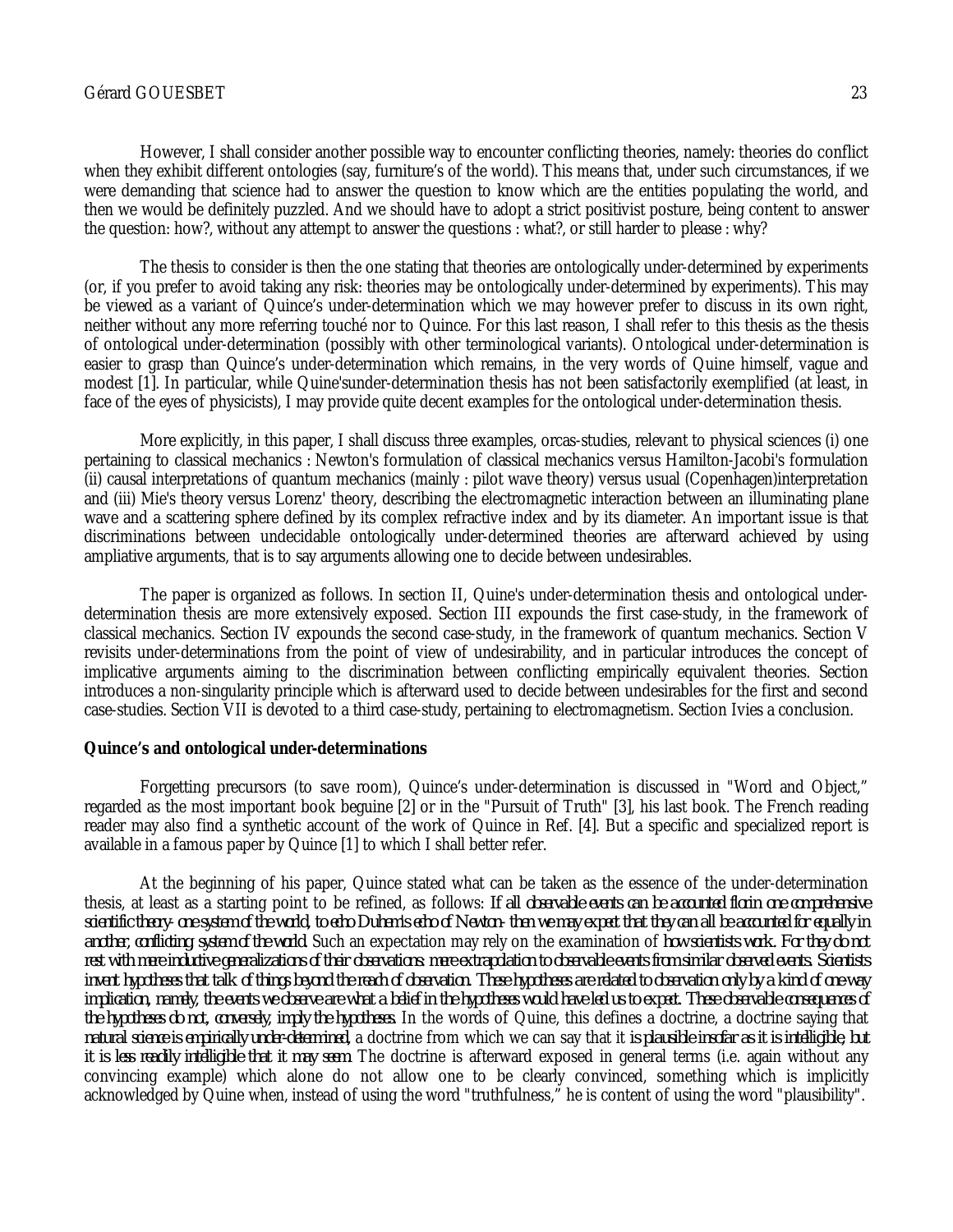Redefining more carefully the thesis, Quine arrived to the following formulation: under*-determination says that for anyone theory formulation there is another that is empirically equivalent to it but logically incompatible with it, and cannot be rendered logically equivalent to it by any re-construal of predicates*.

Eventually, after more discussions, he landed on the following form, that *our system of the world is bound to have empirically equivalent alternatives which, if we were to discover them, we would see no way of reconciling by re-construal of predicates.* Whether the thesis, under this *vague and modest* form, is true or not, this remains for Quine *an open question*. However, Quine, as he said, believed to it. A logician might roar in face of such an incongruous object: a thesis which cannot be demonstrated but must be a matter of faith. At this stage, we may certainly agree with Harré [5] when he spoke of the *myth of the under determination of theories by data*.

The most difficult thing to correctly state Quine's under-determination thesis is likely to precisely define what a theory is and/or to define to which kinds of theories the thesis applies. Consider for instance the old theory of Bohr correctly explaining the energy levels of the hydrogen atom. The energy levels predicted by Bohr are in perfect agreement with the energy levels predicted by Schrödinger from his equation. Should we consider that we have here a simple example of the application of Quine's under-determination thesis? Certainly not, and this for two reasons. First, Bohr's theory is more a model than a theory (Bohr himself was aware of the fact). Second, not all predictions of Bohr's model agree with all predictions of Schrödinger's wave mechanics. Therefore, we here have two theories (let us accept the name of theory) which are not experimentally equivalent *in all aspects.*

In the words of Bricmont [6], indeed, the question, regarding this issue, is to know what counts as a theory. For instance, according to Bricmont[6], saying that a certain disease is caused by a virus presumably counts as a theory. We might then, in the same mood, propose other examples, such as: "saying that the Earth is flat" presumably counts as a theory, "saying that I can see cows in the field means that there are cows in the field" presumably counts as a theory, or" saying that when the sun goes to sleep, it turns to a cream cheese "presumably counts as theory. The last example is an allusion to a quotation from Squires to be served later. Therefore, actually, we would like to know what is the minimal level of complexity required for a formal statement, or for a set of formal statements, to decide whether it deserves, or not, the honorific designation of : theory.

Quine himself was aware of this difficulty. On one hand, one of the formulation of the thesis, the one I provided above at the beginning of this subsection, refers to *all observable events*. If we interpret this expression as concerning what it literally means, i.e. all observable events, whether they have been already actually observed, in the past, or are to be potentially observed, in the future, then the under-determination thesis should be applied to the whole of science, however not yet completed(see [7] including the introduction). The validity of the thesis when applied to the whole of science is certainly something overwhelmingly difficult to convincingly establish, if only at least for a simple reason: we do not yet possess even one theory of everything, encompassing the whole of science. On the other hand, the thesis is of no value for weak theories, i.e. *theories that imply no rich store of observation conditionals,* cases where the thesis can be trivially and therefore uninterestingly satisfied. So, at the best of our present common understanding, examples of Quine's under-determination thesis should be searched for theories which are rich enough without being, because unrealistic, the whole of science.

Another complementary point of view may be gained if we attach a domain of validity (or of application) to each theory, from the simple ones (fire burns, water is humid) to the most achieved one, the *ultimate theory* which would generate the whole of science, encompassing all domains of validity, if any. If we affirm, by a *fiat*, that we are just interested with energy levels of the hydrogen atom, therefore defining in this way a domain of validity, then we could take the agreement between Bohr's model and the results from Schrödinger's equation as a decent example of Quine's under-determination. This, however, is something that we are very reluctant to accept, because the levels of the hydrogen atom define a very weak domain of application. Therefore, the problem is not only to define exactly what can be named a theory, but also what are admissible domains of validity (or of application). There is indeed a quasi-continuum of theoretical constructions, from a simple experimental law to a consistent theory like relativity, and there is also a quasi-continuum of domains of validity, from a certain domain, like the quantum mechanical domain, to sub-domains, and sub-sub-domains, like the one concerning only the predictions of energy levels of the hydrogen atom.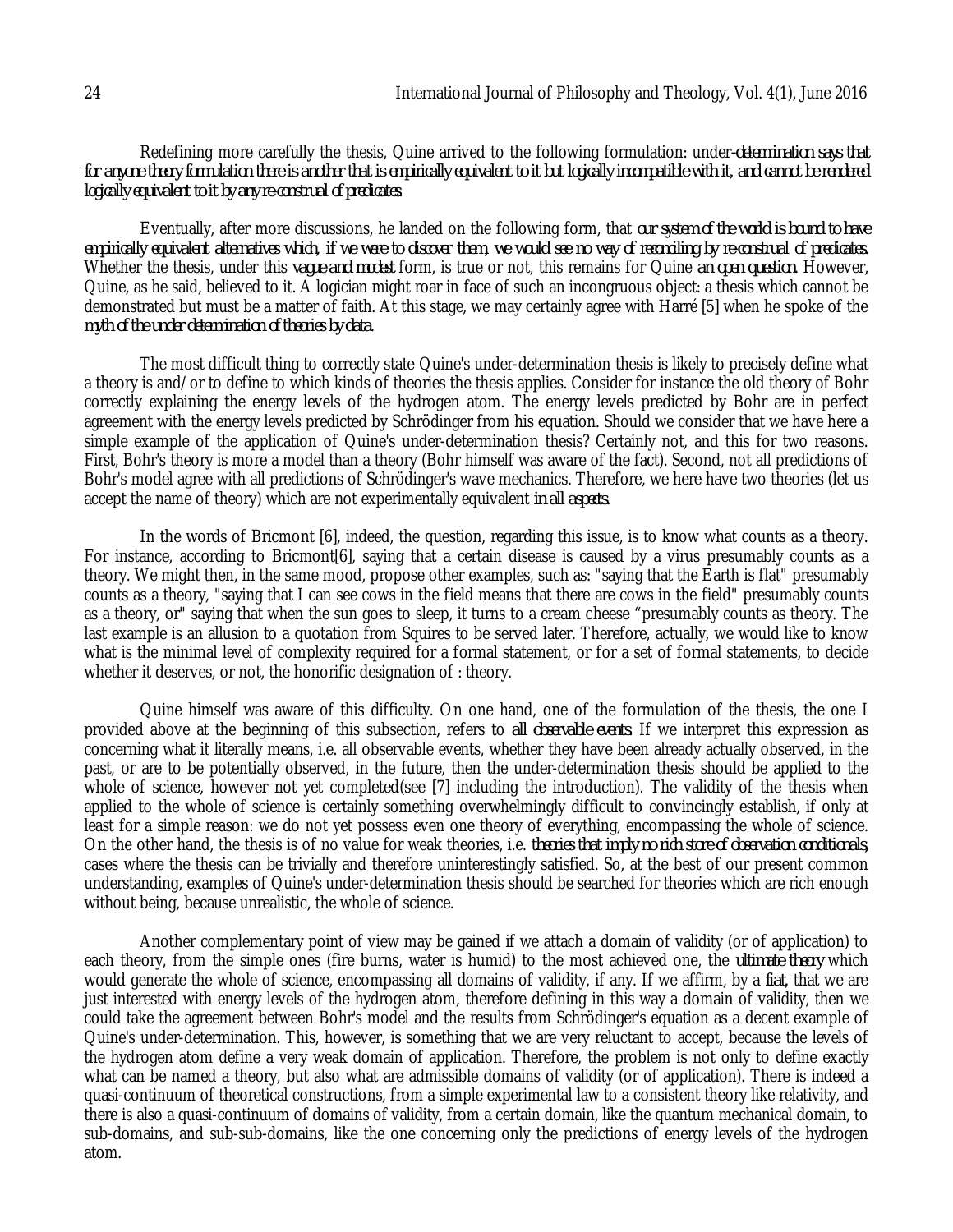#### Gérard GOUESBET 25

A pertinent analysis of Quine's anthropology is available from Laugier-Rabaté[8]. According to this author, it appears that Quine did not provide convincing examples for his thesis of the under-determination of the radical translation (another famous thesis from Quine, not discussed in this paper). In addition, furthermore, the lack of convincing example is also characterizing the thesis of the under-determination of theories by experiments. Quine himself would certainly agree with this statement if we refer to the mood expressed in his Erkentniss-paper [1].

Another author which is often quoted as relevant to the issue of Quine's under-determination is Van Fraassen, in particular in reference to his book" Laws and Symmetries" [9]. Van Fraassen distinguished between theoretical equivalence and empirical equivalence.

For him, if two statements are logically (theoretically) equivalent, then they are saying the same thing. However, if we consider a theory as a kind of statement, say a meta-statement, we have at least one example to demonstrate that the affirmation of Van Fraassen is erroneous. This example concerns the Newton's and Hamilton-Jacobi's formulations of classical mechanics (soon to be extensively discussed). Both theories may be viewed as logically, theoretically, equivalent by the simple fact that they are mathematically equivalent. However, they are not saying the same thing. Contrarily, they are proposing two drastically different visions of the world, one with local trajectories, the other with local trajectories embedded into a non-local field.

The status of empirical equivalence alone may however be simpler to discuss without any flaw. We just have to admit the possibility of theories saying the same thing, not on the nature of the world, but on the predictions of experimental facts. But the example of Newton's and Hamilton-Jacobi's formulations demonstrates that two theories which are logically equivalent, and saying the same thing as far as empirical facts are concerned, may be deeply contradictory if we interpret them in a larger framework, a framework in which we are concerned with the visions of the world they provide. Let us furthermore note that, in his book [9], Van Fraassen discussed the issue in general terms, without, as Quine, referring to explicit concrete examples. This is unfortunate because well designed examples may be illuminating, and physicists would certainly not be satisfied if specific examples, providing a support for understanding and discussion, are not explicitly put forward.

Elsewhere, Van Fraassen[10] discussed the lack of uniqueness asserted by Quine's under-determination in association with the existence of different interpretations of quantum mechanics. As he wrote, *why then be interested in interpretation at all? If we are not interested in the metaphysical question of what the world is really, like, what need is there to look into these issues? Well, we should still be interested in the question of how the world could be the way quantum mechanics - in its metaphysical vagueness but empirical audacity-says it is. That is the real question of understanding. To understand a scientific theory, we need to see how the world could be the way that the theory says it is. An interpretation tells us that.* Later on, he added: *the answer is not unique, because the question 'How could the world be the way the theory says it is?' is not the sort of question to call for a unique answer*.

The issue of interpretation is also considered by Cushing [11]: *Very loosely, the formalism refers to the equations and calculation rules that prove empirically adequate (i.e. getting the numbers right) and the interpretation refers to the accompanying representation the theory gives us about the physical universe (i.e. the picture story that goes with the equations of what our theory "really" tells us about the world). Since a (successful) formalism does not uniquely determine its interpretation, there may be two radically different interpretations (and ontologies) corresponding equally well to one adequate formalism. This can be taken as an instantiation of the Duhem-Quinethesis of indetermination of theory by an empirical base. Even if one wants to restrict (and, arguably, that would be a mistake) the Duhem-Quine thesisto different formalisms each handling equally well a given body of empirical information, there nevertheless remains the interesting and important point of opposing ontologies equally well supported by a common empirical base*.

The correct understanding of this Cushing's quotation requires us to tell more on the terminologies we may use. I have extensively discussed Quine's thesis of under-determination. As underlined by Quine himself [1], this thesis *is not to be confused with holism. It isholism that has rightly been called the Duhem thesis and also, rather generously, the Duhem-Quine thesis. It says that scientific statements arenot separately vulnerable to adverse observations, because it is only jointly as a theory that they imply their observable consequences.*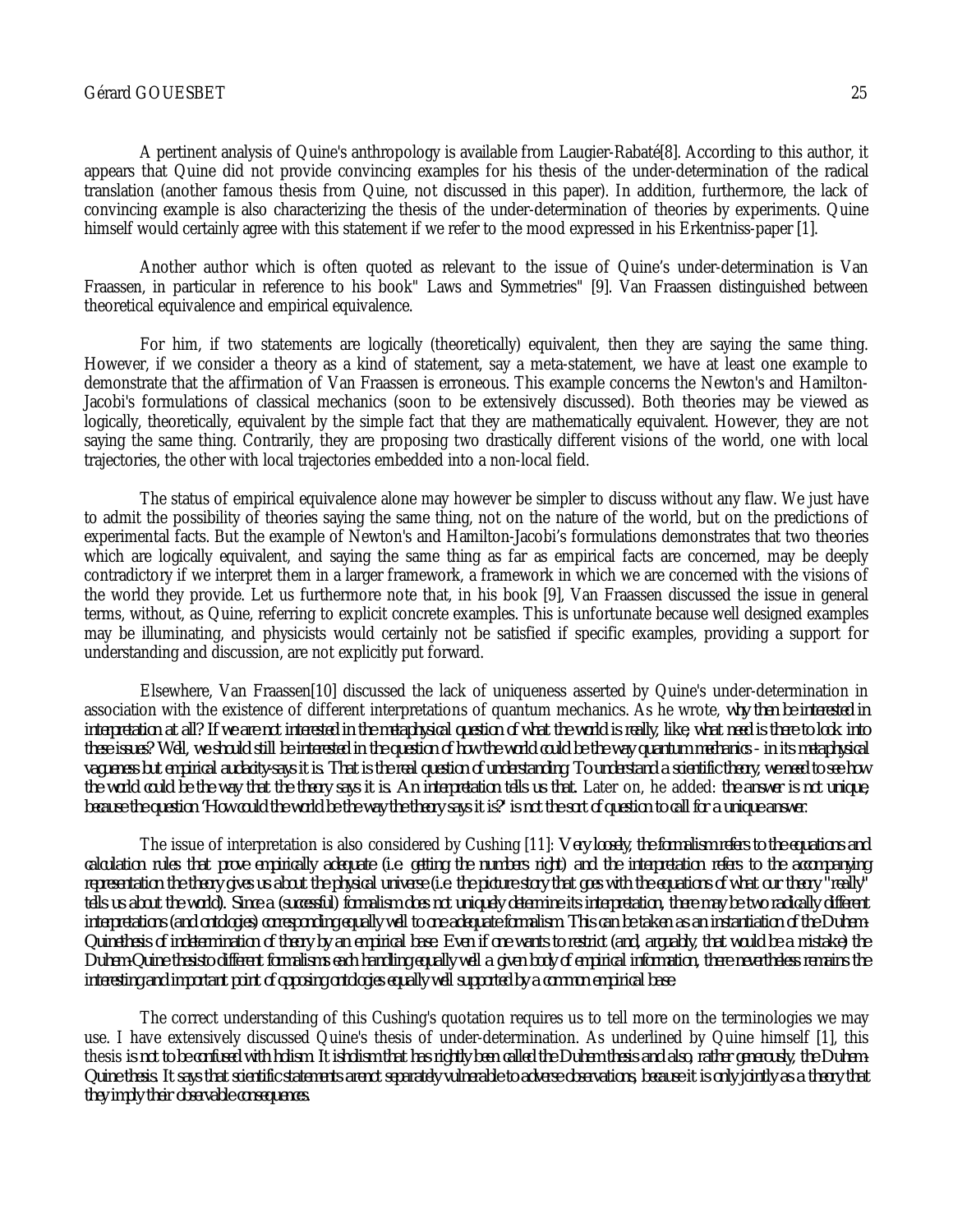In contradiction with this quotation from Quine, but in agreement with other authors, Cushing used the terminology "Duhem-Quine" to designate Quine's under-determination. The association of the name of Duhem with Quine's under-determination thesis is not undeserved [12]. Sometimes, the expression of Duhem-Quine theorem (a philosophical theorem not demonstrated!) may be found to express an enunciation of Quine's under-determination thesis.

Furthermore, and mostly importantly, both van Fraassen and Cushing, who drive us toward the issues of interpretations and ontologies, allow one to put forward another point of view on the interpretation of Quine's underdetermination thesis, a point of view concerning ontologies associated with theories and interpretations of theories. Let us enunciate an under-determination thesis under the following form: we may have several conflicting theories which are empirically equivalent. Now, such annunciation is not complete if we do not specify the meaning of the word "conflicting". The meaning could be as given by Quine, for example: two theories are conflicting when they are logically incompatible, and cannot be rendered logically equivalent by any re-construal of predicates. From now on, I use another definition: two theories are conflicting when they exhibit different ontologies. The thesis of ontological under-determination then states that we may have empirically equivalent theories which do not exhibit the same ontologies. It remains to define what ontology is: the ontology of a theory tells us which kinds of entities are populating the world. It describes the *furniture of the world* as implied by the interpretation of the theory. For instance, the furniture of classical physics is made out from localized objects and extended fields (possibly taking the form of waves). From this point of view, ontological under-determination may be viewed as a sub-thesis of Quine's thesis which, as mentioned in the introduction, may also be discussed in its own right, and which, from now on, may be discussed without referring any more to Duhem, Quine, or van Fraassen. Nevertheless, as a last remark, and as a corollary, let us mention that the experimental truth depends immanently on the conceptual scheme of our language and on the entities that this language allows us to manipulate (this insistence on the fact that we have to use a language, with its inherent limitations, is also typical of Wittgenstein [4], [13]). In particular, it might happen that the ultimate furniture of the world (ontology) could be outside of any possible human experience.

We are now going to provide explicit and well-defined examples (lacking inVan Fraassen or in Quine) of under-determination, more specifically of ontological under-determination, relying on theories which are rich enough, although not describing the whole of science, namely classical mechanics, quantum mechanics, and electromagnetism.

#### **First case-study: classical mechanics.**

The possibility of an under-determination of theories by experiments is usually much disliked by physicists, and the vagueness which remains attached to this concept does not help. Squires [14] expressed this point with a bit of humor or even irony by saying that *the statement that two theories, both of which fit the data, are equally good can be seen to be unreasonable if we note that a theory in which the sun always turns into cream cheese as it disappears over the horizon, and turns back again later, gives a perfectly adequate account of my observation*. For sure, Squires should not be taken too seriously in this example concerning theories which are not rich enough. Indeed, to be convinced, the physicist demands convincing examples. This section introduces the first of them, concerning ontological under-determination with a rich enough domain of validity which is the one of (no relativistic) classical mechanics. We restrict ourselves to the mechanics of matter points, however without any loss of generality, insofar as an extended body is viewed as a collection of matter points (in the framework of classical mechanics).

It is known that classical mechanics can be declined under four different formulations, which are empirically equivalent. These are the Newton's, Lagrange's, Hamilton's, and Hamilton-Jacobi's formulations. We only need in this paper to discuss Newton's and Hamilton-Jacobi's formulations. Discussing Newton's formulation is fast. It is just sufficient (and necessary) to recall that, using the basic law telling us that force is equal to mass multiplied by acceleration, and integrating with initial conditions, we can build trajectories of matter points.

We however need to be a bit more eloquent with Hamilton-Jacobi's formulation, in particular because it is less familiar (see for instance Louis de Broglie [15], Blotkhintsev[16], Landau and Lifchitz[17], and Holland [18]).Hamilton-Jacobi's formulation of no relativistic classical mechanics of a matter point relies on an equation, that I shall call Hamilton-Jacobi's equation, reading as: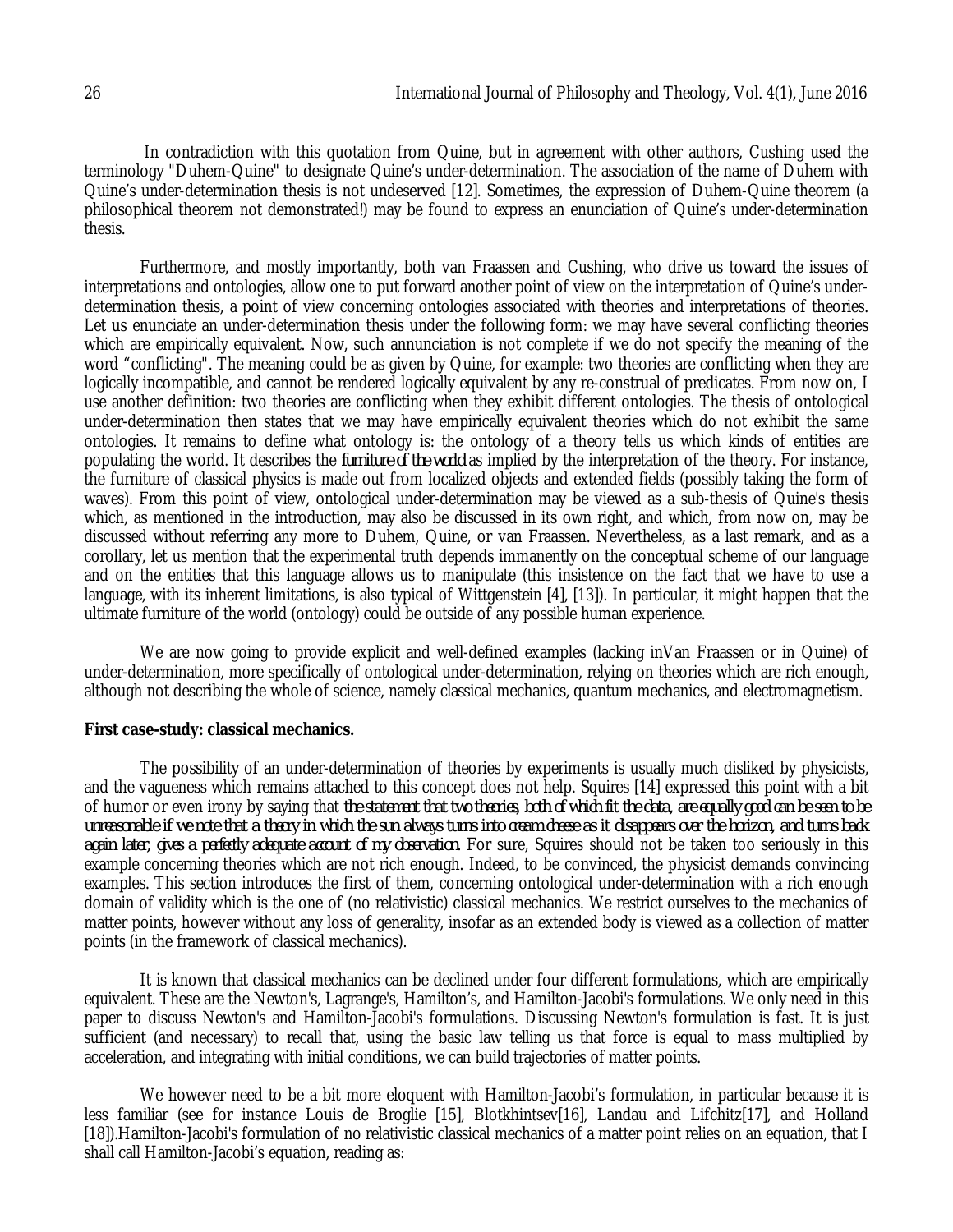$$
-\frac{\partial S}{\partial t} = \frac{1}{2m} \left( \frac{\partial S}{\partial x_j} \right)^2 + V \tag{1}
$$

This equation allows one to study the motions of a particle of mass *m* in a potential  $V=V(\bold{x}_j, \bold{t})$  . The  $\frac{x_j}{y_j}$ *x* 's denote Cartesian coordinates and  $\,t$  is the time. The field  $\,S = S\big(x_j,t\big)$  is a real field that I shall call the Jacobi's field. Eq. 1 has to be complemented by two other equations reading as:

$$
W = -\frac{\partial S}{\partial t}
$$
  
\n
$$
p_j = \frac{\partial S}{\partial x_j}
$$
 (2)

in which *W* is the energy and  $\overline{P}_j$  is the momentum. From Eq. 2, we see that *S* is an action (energy multiplied by time) and, from now on, we may call it the action. Also, inserting Eqs. 2 and 3 in Eq. 1, we see that we obtain *W=T+V*, which should be enough to convince us of the mathematical (and empirical) equivalence between Newton's and Hamilton-Jacobi's formulations.

For a conservative motion, the energy (that we denote *E* in that case) is constant along each particular motion, and Eq. implies:

$$
S(x_j, t) = S_0(x_j) - Et
$$
 (4)

Inserting Eq. 4 into Eq. 1, we obtain:

$$
\left(\frac{\partial S_0}{\partial x_j}\right)^2 = 2m(E - V)
$$
\n(5)

We now consider the locus of the points for which  $^{\vphantom{S} S_0}$  possesses a given value  $^{\vphantom{S_0} C_0}$  :

$$
S_0(\mathbf{x}_j) = C_0 \qquad (6)
$$

Eq. 6 shows that the locus is a time-independent surface. There is one surface, and only one, containing a point *P* of space, according to  $C_0$  =  $S_0({\rm x}_j({\rm P}))$  . The whole space is therefore filled by a set of motionless surfaces forming what I call the Jacobi's static field. From Eqs. 3 and 4, we have:

$$
p_j = \left(\frac{\partial S}{\partial x_j}\right) = \left(\frac{\partial S_0}{\partial x_j}\right) \tag{7}
$$

Therefore,  $\;{}^P{}^j$  is the gradient of  $\;S$  (and  $\;{}^S{}_{0}$ ). This means that trajectories are orthogonal to the surfaces  $\;S$ (and to the surfaces  $^{S_0}$  ).Next, we consider the locus of the points for which the action  $\,S$  possesses a given value  $\,C$  :

$$
S(x_j, t) = C
$$
 (8)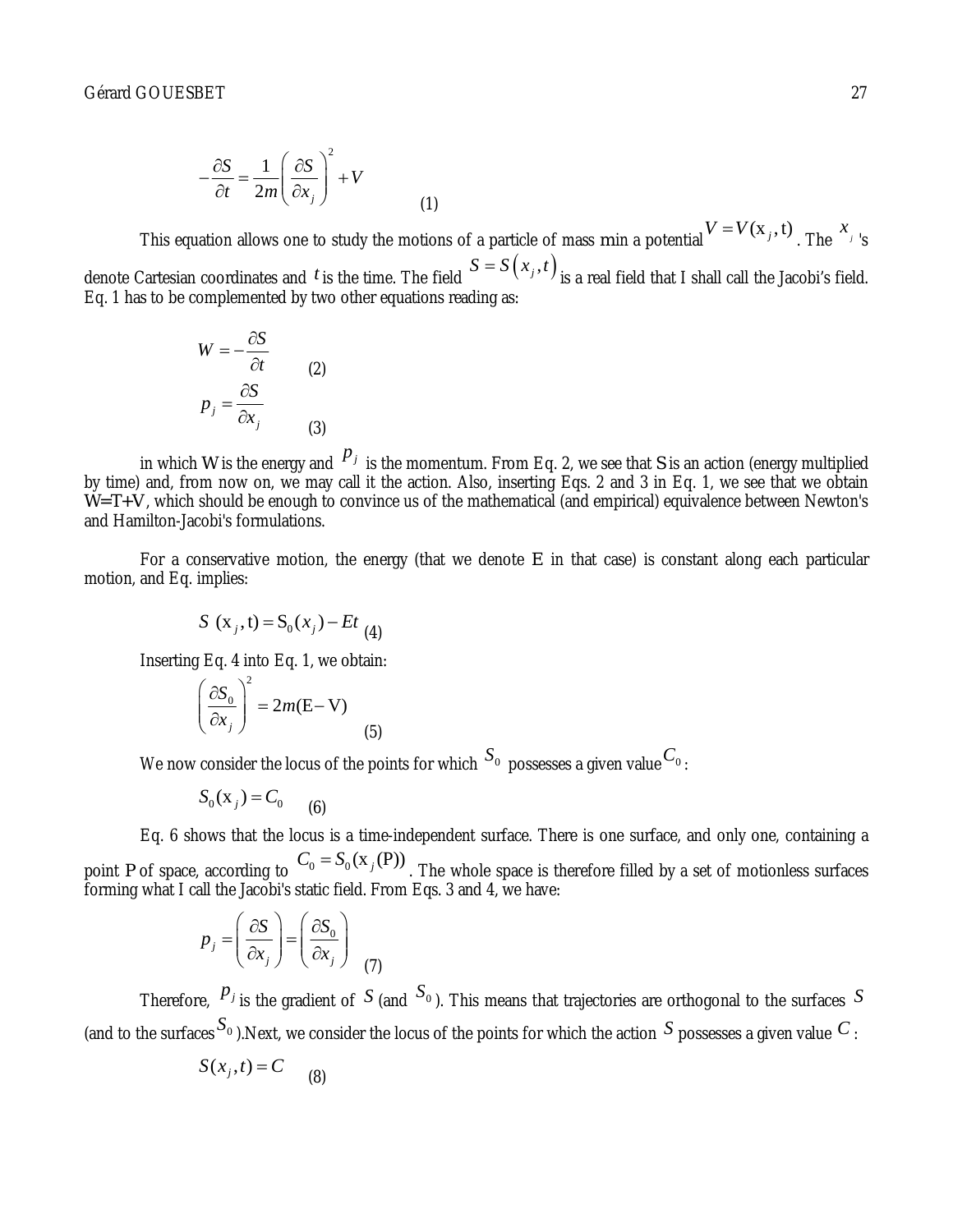Eq. 8 shows that the locus is still a surface but which now depends onetime. When times goes on, the surface moves and, in general, experiences deformation. For a given time  $\,$  , the moving surface  $\,S\big(x_j,t\big)\!=\!C\,$  coincides with a motionless surface  $S_0\big(x_j\big)\!=\!C_0$  , according to, from Eq.4 :  $C\!=\!C_0\!-\!Et}$  . Therefore, when time goes on, the moving surface  $S$  =  $C$  sweeps over all motionless surfaces  $S_{\rm o}$  =  $C_{\rm o}$  <sub>.</sub>

Hence, we possess two formulations of classical mechanics, the Newton's and Hamilton-Jacobi's formulations, which are mathematically and empirically equivalent, but which are in contradiction insofar as they do not say the same thing on the world, i.e. they do not exhibit the same ontologies. Indeed, Newton's formulation only deals with localized objects following trajectories, while Hamilton-Jacobi's formulation deals with localized objects following trajectories, dressed by an unobservable, non-local, action field filling the space. Because they are therefore conflicting, these two formulations must be counted as two different theories (not only as two different formulations of classical mechanics). They have to be taken as forming an example of ontological under-determination, for rich

enough theories, excepted if we just shrug our shoulders and rashly sweep *S* under the carpet.

A possible escape could be as follows. Since we are used to observe trajectories of macroscopic objects in our

everyday experience (macroscopic objects, not matter points however), we are keen to believe that the field *S* of the Hamilton-Jacobi's formulation does not have any physical reality, but is simply an intermediary tool for computations. After all, this field does not pertain to our sense data. Then, we would have found a way to discriminate between

Newton's and Hamilton-Jacobi's formulations (theories)in favor of Newton's formulation, by denying that *S* could be an ontological entity. As we shall see in this paper, this point of view, although highly reasonable, will reveal itself to

be erroneous, because  $S$  is an anticipation of the phase of the wave-function  $\Psi$  (more generally: state vector) of quantum mechanics, see Eq. 22, which, although unobservable, is the most fundamental kind of entity populating the quantum world. A much more extended discussion of this issue (relationship between  $S$  and  $\Psi$ ) is available from [19].

As another comment, I would like to mention that one colleague of mine denies the fact that Newton's and Hamilton-Jacobi's formulations exhibit different ontologies. He would prefer to say that the ontology of Hamilton-Jacobi's formulation is simply richer than that of Newton's formulation. To oppose to this opinion, let us consider the metaphor according to which ontology presents the furniture of the world, and extend it. Let us then consider a room (the world of Newton) in which there is one table, and another room (another world, the one of Hamilton-Jacobi)in which there is one table and four chairs. Surely, as a certain point of view, we may state that the second world is richer than the first one. Surely also, they are deeply different: definitely, they are not the same worlds (one allows us to sit comfortably, the other not). The second point of view is therefore the one which is taken in this paper. As we shall see, the two worlds are actually so different that the so-called richer world will provide an easy access to quantum mechanics, which deal with particles and fields, in contrast with the other one which is so poor that nothing more can be done with it.

## **Second case-study: quantum mechanics.**

For this second case-study, we are going to compare two different kinds of interpretation (actually two different theories) of quantum mechanics, the usual one, the one of the text-books, which is conventional, standard, orthodox... and the causal theories, the heretical and unorthodox ones, mainly developed by Louis de Broglie (double solution, and pilot wave) and David Bohm (pilot wave). The usual quantum mechanics, on one hand, exhibits an intrinsic indeterminacy, associated with the Von Neumann's projection postulate governing any quantum measurement process. The causal theories, on the other hand, restore the determinism in quantum mechanics by invoking a sub-quantum level containing Newton-like trajectories of hidden particles. These causal theories are examples of what is called "hidden variables theories." They are constructed under the constraint that they should produce the same predictions as quantum mechanics.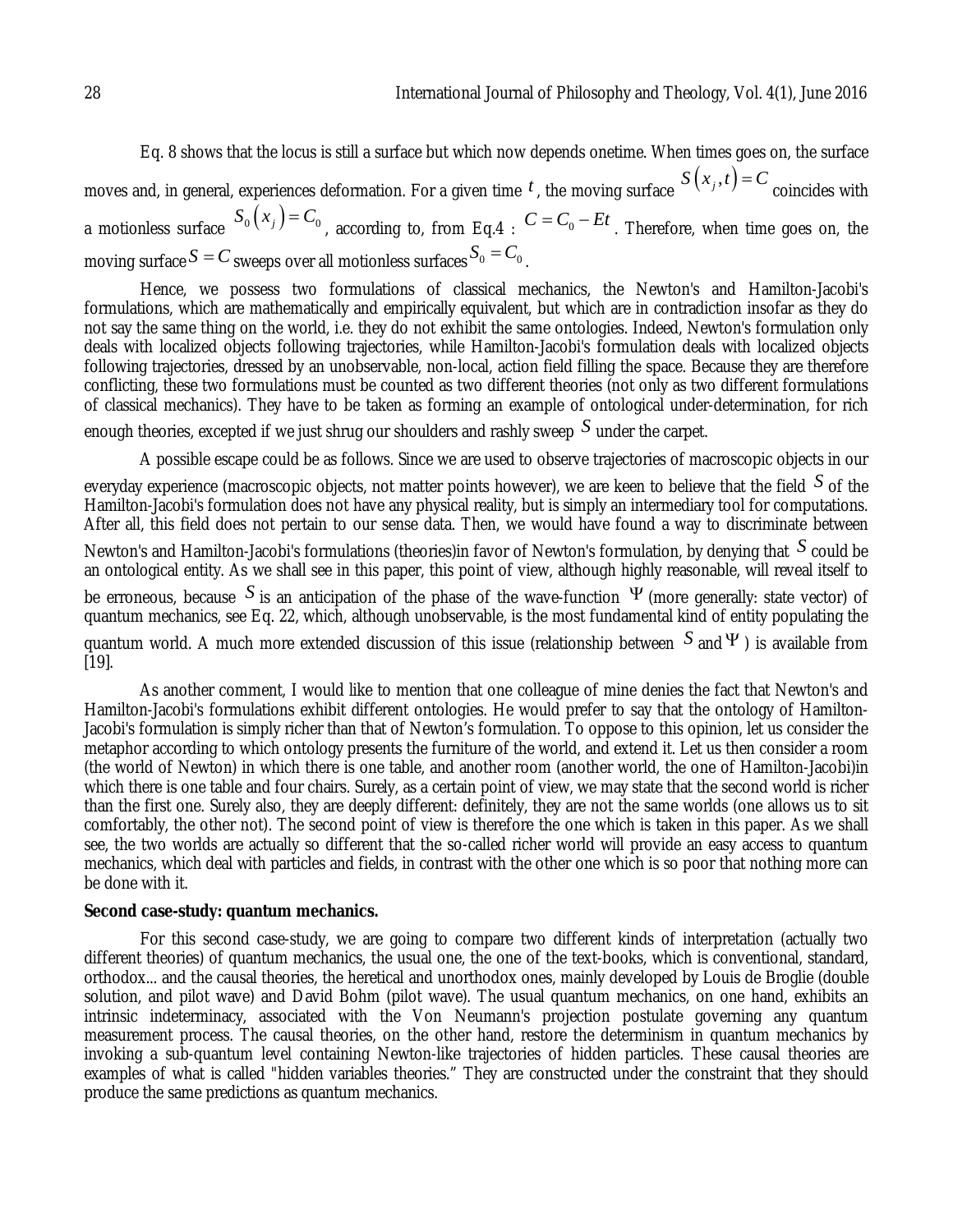If quantum mechanics were, one day or another day, to be falsified by experiments (in the sense of Popper), then the causal theories, because they produce the same predictions as quantum mechanics, would be simultaneously falsified too. Therefore, the causal theories and quantum mechanics are empirically equivalent. They however produce different ontologism, one which is deterministic with hidden Newton-like trajectories, the other one which is in deterministic without any trajectory.

A brief history of causal theories may be built from references by the two main protagonists of the enterprise, namely Louis de Broglie and Bohm, e.g. [15], [20], [21], [22], [23], [24], [25], [26], [27] or [28], for a selection. Complementary historical analysis and reports are also available from Vigier[29], Jammer [30], [31], Pinch [32], Wheeler and Zurek[33], Holland [18], or Cushing [34], among others. A more general point of view, not only on causal theories, but on larger classes of hidden variables theories, is also discussed by Freistadt[35], Belinfante[36], Pipkin[37] or d'Espagnat[38]. More generally, let us note that there is also a vast and sometimes recent literature on the unorthodox Bohmian interpretation of quantum mechanics versus the orthodox Copenhagen one. This literature is comprehensively available from [19] containing more than 500 references.

I shall be content with a discussion of the pilot wave theory as developed by Bohm in two famous papers dated 1952 [26], [39].To begin with, Bohm accepted the validity of Schrödinger's equation to describe the wave function  $\Psi$  of quantum mechanics. However,  $\Psi$  is viewed as an objective field, exactly such as an electromagnetic field satisfying Maxwell's equations. We do not know from first principles why there should be an electromagnetic field, nor do we know *what an electromagnetic field is*. Therefore, why should we not adopt the same complacency for

than the one we have for *<sup>E</sup>* and *<sup>H</sup>* , or for their unification in an electromagnetic tensor *Hij* ? In the words of Bohm : *in the last analysis, there is, of course, no reason why a particle should not be acted on by a -field*, *a gravitational field, a set of meson fields, and perhaps by still other fields that have not yet been discovered.*

Formally, we start from Schrödinger's equation:

$$
i\hbar \frac{\partial \Psi}{\partial t} = -\frac{\hbar^2}{2m} \frac{\partial^2 \Psi}{\partial x_j^2} + V\Psi
$$
\n(9)

and express  $\Psi$  as:

$$
\Psi(x_j, t) = R(x_j, t) \exp\left[\frac{i}{\hbar} S(x_j, t)\right]
$$
(10)

Inserting Eq. 10 in Eq. 9, we readily obtain:

$$
\frac{\partial R}{\partial t} + \frac{1}{m} \frac{\partial R}{\partial x_j} \frac{\partial S}{\partial x_j} + \frac{R}{2m} \frac{\partial^2 S}{\partial x_j^2} = 0
$$
\n(11)

which can be rewritten as :

$$
\frac{\partial R}{\partial t} = -\frac{1}{2m} \left( R \frac{\partial^2 S}{\partial x_j^2} + 2 \frac{\partial R}{\partial x_j} \frac{\partial S}{\partial x_j} \right)
$$
(12)

and :

$$
-\frac{\partial S}{\partial t} = \frac{1}{2m} \left( \frac{\partial S}{\partial x_j} \right)^2 + V - \frac{\hbar^2}{2m} \frac{1}{R} \frac{\partial^2 R}{\partial x_j^2}
$$
(13)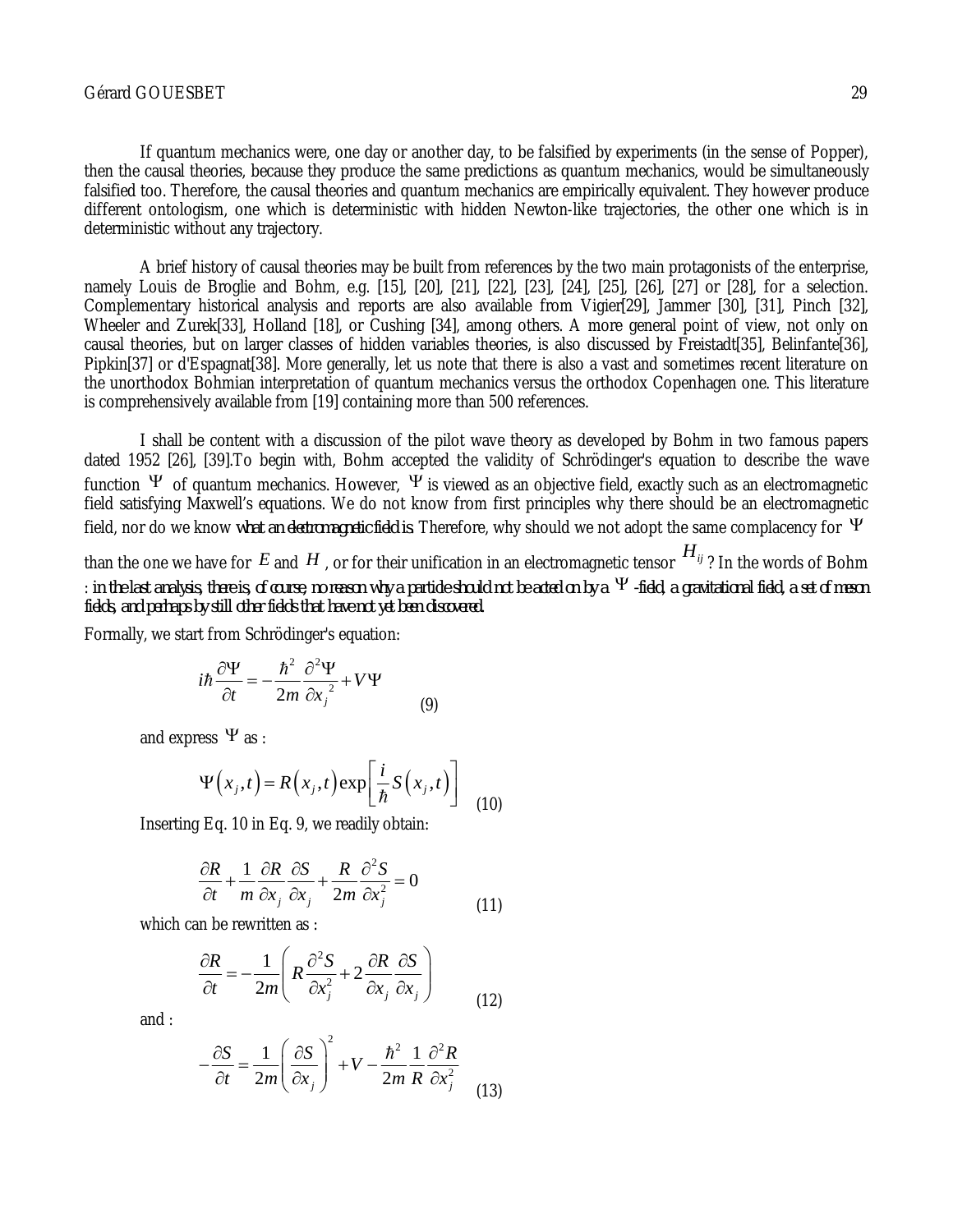We now introduce the density of probability of presence, according to:

$$
P(x) = |\Psi|^2 = R^2 \tag{14}
$$

Eqs. 12 and 13 can then be rewritten as:

$$
\frac{\partial P}{\partial t} + \frac{\partial}{\partial x_j} \left( \frac{P}{m} \frac{\partial S}{\partial x_j} \right) = 0
$$
\n
$$
-\frac{\partial S}{\partial t} = \frac{1}{2m} \left( \frac{\partial S}{\partial x_j} \right)^2 + V - \frac{\hbar^2}{4m} \left[ \frac{1}{P} \frac{\partial^2 P}{\partial x_j^2} - \frac{1}{2P^2} \left( \frac{\partial P}{\partial x_j} \right)^2 \right]
$$
\n(16)

We may take the classical limit  $h \rightarrow 0$  of Eq. 16, yielding:

$$
-\frac{\partial S}{\partial t} = \frac{1}{2m} \left( \frac{\partial S}{\partial x_j} \right)^2 + V \tag{17}
$$

which is exactly Eq. 1 of the Hamilton-Jacobi's formulation of classical mechanics.

Then, Eq. 3, which defines the momentum of classical particles in classical mechanics, is extended to hidden trajectories in quantum mechanics:

$$
v_j = \frac{1}{m} \frac{\partial S}{\partial x_j}
$$
 (18)

This is the guidance formula of pilot wave theory. Below the quantum level associated with the wave function  $\Psi$ , there is a deterministic sub-level of classical-like trajectories. The velocity of the particles, as seen from Eqs. 10 and 18 is orthogonal to the phase of  $\Psi$  which, therefore, plays the role of a pilot wave.

Now, from Eq. 15, we can derive a continuity equation reading as:

$$
\frac{\partial P}{\partial t} + \frac{\partial}{\partial x_j} \left( P v_j \right) = 0 \tag{19}
$$

This equation allows one to regard *P* as a density of probability of presence for particles in an ensemble of trajectories. And, according to Eq. 18, these trajectories are orthogonal to is o-value surfaces of *S* .

Going back to Eq. 16, we see that the motion of the particle can be viewed as depending on two potentials: the classical potential  $V$  and another extra-potential  $U$ , called the quantum potential, reading as :

$$
U = -\frac{\hbar^2}{4m} \left[ \frac{1}{P} \frac{\partial^2 P}{\partial x_j^2} - \frac{1}{2P^2} \left( \frac{\partial P}{\partial x_j} \right)^2 \right] = -\frac{\hbar^2}{2m} \frac{1}{R} \frac{\partial^2 R}{\partial x_j^2}
$$
(20)

The equation of motion of the particle then takes the form of a generalized Newton's law according to: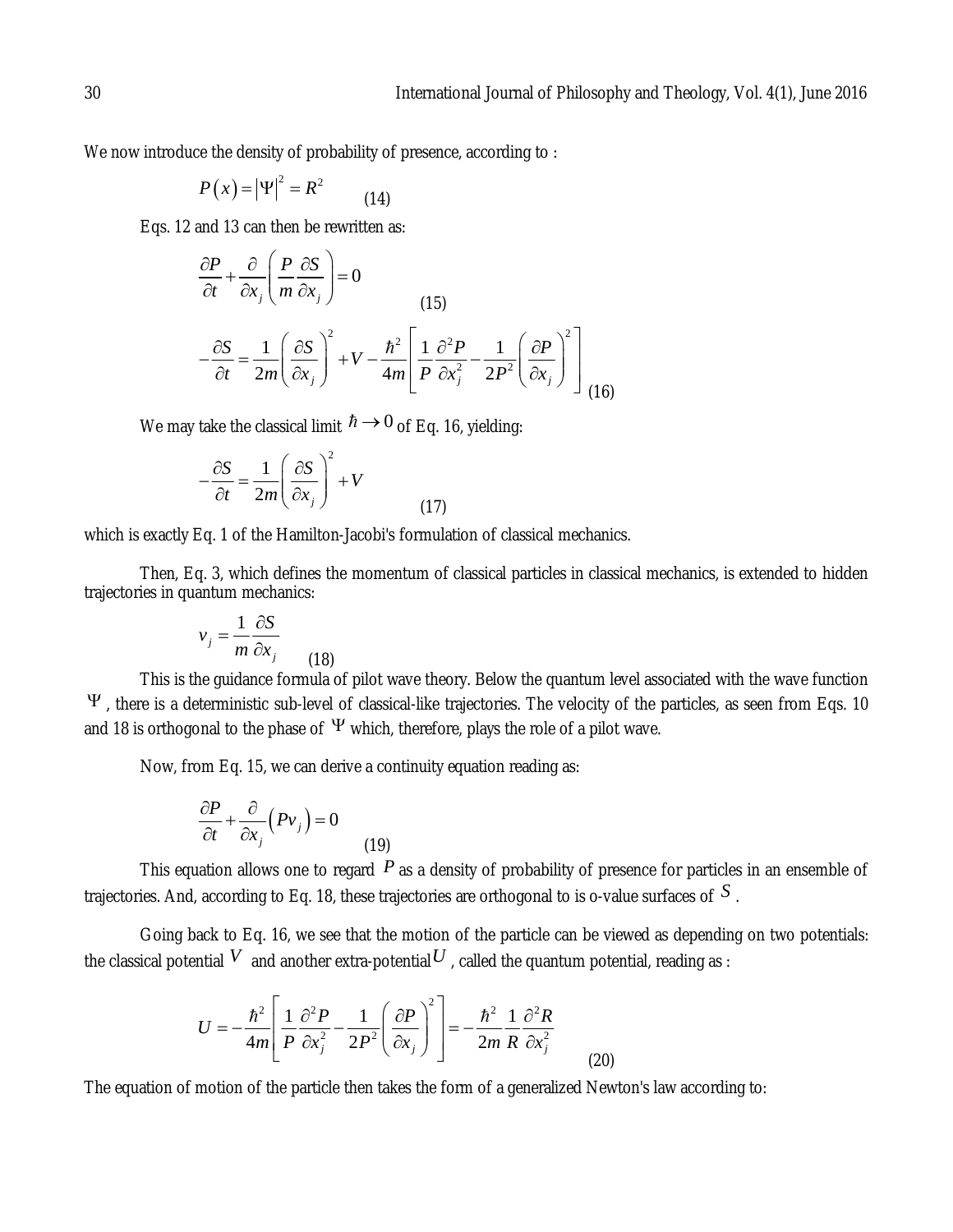$$
m\frac{d^2x_j}{dt^2} = -\frac{\partial}{\partial x_j} \left( V - \frac{\hbar^2}{2mR} \frac{\partial^2 R}{\partial x_j^2} \right)
$$
(21)

Now, a most important fact is that the pilot wave has been made empirically equivalent to quantum mechanics. Following Bohm (see also Holland [18] for a similar discussion), *all the results of the usual interpretation are obtained from our interpretation if we make the following three special assumptions which are mutually consistent:*

- *(1) That the -field satisfies Schrödinger's equation*
- (2) That the particle momentum is restricted to  $p_j = \partial S / \partial x_j$ .
- *(3) That we do not predict or control the precise location ofthe particle, but have, in practice, a statistical ensemble with*

*probability density*  $P=\left| \Psi \right|^2$  . The use of statistics is, however, not inherent in the conceptual structure, but merely consequence *of our ignorance of the precise initial conditions of the particle.*

Therefore, we again have, in this example, two empirically equivalent theories with conflicting ontologism :the orthodox quantum mechanics exhibiting an intrinsic indeterminacy, and the heretical pilot wave relying on the deterministic motion of hidden trajectories. In the pilot wave framework, indeterminacy is no more of an intrinsic nature. It is simply the consequence of our lack of knowledge concerning hidden trajectories. Probabilities are no more intrinsic, but now receive a classical interpretation, like when tossing a coin, where our inability to predict the outcome of the toss merely reflects our ignorance of initial conditions (andour inability to carry out computations which are too much complicated and CPU-demanding).

As still another comment, a colleague of mine (the same as the one before) denies the fact that this second case-study is a decent case of ontological under-determination because the usual quantum mechanics does not describe the world but only the observations we can make of the world. From this point of view, the usual quantum mechanics would not count as a theory or, at least, it is not an ordinary theory insofar as it does not describe the furniture of the world, i.e. it does not present any ontology. This is certainly the point of view which was shared by Bohm himself too as testified by the fact that he considered his approach as an ontological interpretation of quantum mechanics [28], explicitly pretending that the usual quantum mechanics is not ontological. This is however not appoint of view which would be shared by the many defenders of quantum mechanics, at least by those who would accept the existence of a, fuzzy or not, ontological quantum reality. For these defenders, there is at least one

ontological entity of quantum mechanics, namely the wave-function  $\Psi$  or more generally the state vector  $|\Psi\rangle$ , which, although unobservable, provides in a complete way all the information required to compute everything which can be observed.

#### **Undesirability**

Now that we have in mind two examples of ontological under-determination (Newton versus Hamilton-Jacobi, and Copenhagen versus pilot wave), it is worthwhile to revisit our understanding of the issue. We are going to do it under another cover, the one of undesirability, because the diagnosis of an under-determination by experiments (whether ontological or not) is the same as a diagnosis of undesirability. In this section, we shall focus on the undecided ability between usual quantum mechanics and pilot wave. It has been argued that the pilot wave is simply quantum mechanics recast din another language and, if this were true, the issue of undecided ability could be of little significance. We could say: just use the language you have learnt, excepted if you are inquisitive enough to feel the desire to learn another language. But the fact is that, when you learn another language (for instance English when you are French, or more convincingly Japanese or Chinese when you are French or English), you really enter into another world, facing a quite different way of thinking.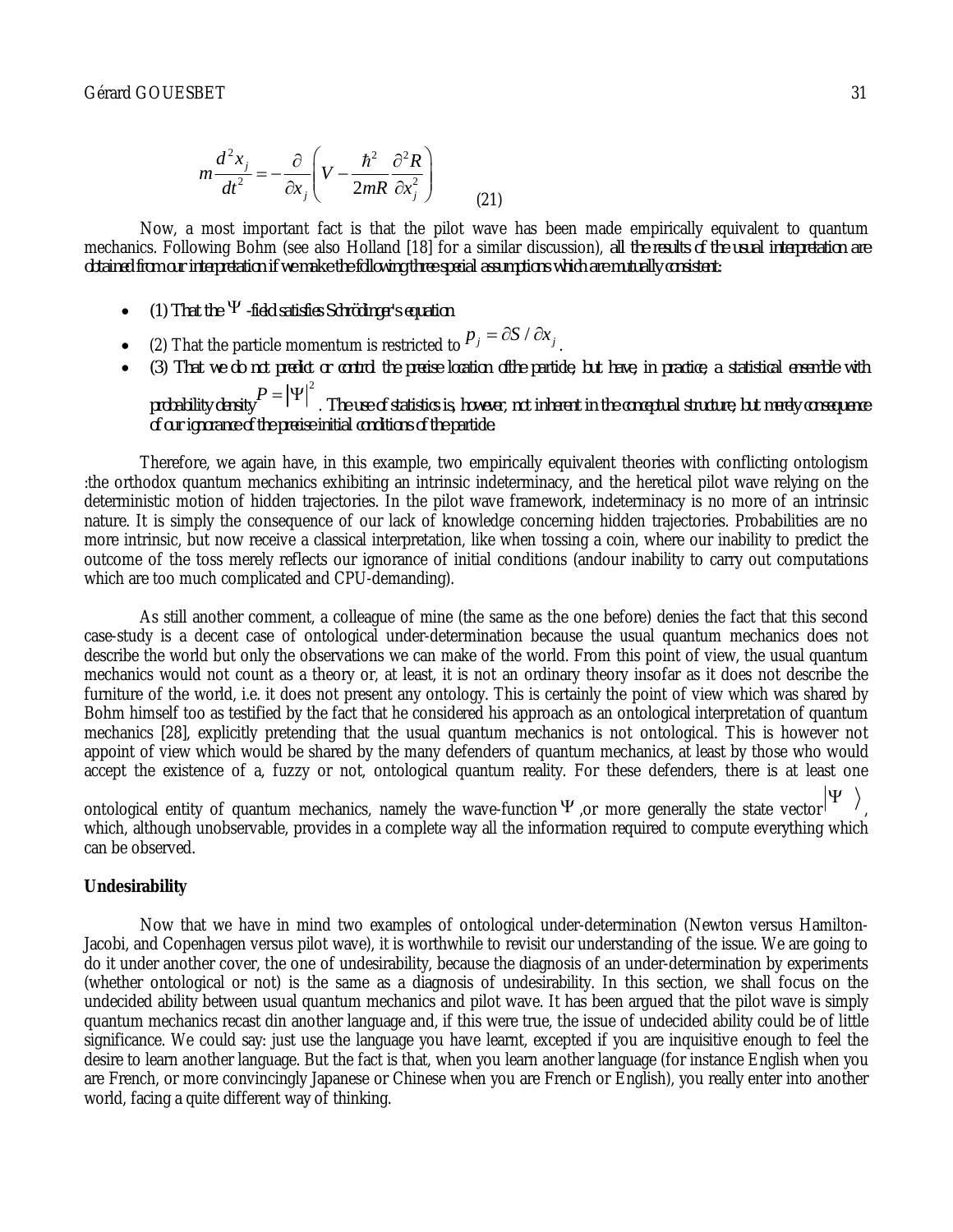And, if this is true for natural languages, it is still true, or even more, when we compare quantum mechanics and pilot wave. These two theories offer different visions and interpretations of the world. The undesirability between both theories is therefore also undesirability between two different visions of the world. This undesirability may also be expressed in the Popper's framework of objective knowledge because, let us recall it, both theories may be simultaneously corroborated or falsified.

This is a severe blow against realism, in some sense, that is to say against the very idea that science could pretend to really tell us something on the world around us. This might drive us toward cultural relativism, a philosophical position that is, nowadays, praised by many philosophers. But we have to be careful and avoid to draw hastily erroneous conclusions. What our case-study does imply is not an absolute relativism. It precisely tells us the following: in some cases, we may be facing some undividable statements because they pertain to undividable and even contradictory theories, which have however to be simultaneously accepted. It does not tell us that undesirability is the ultimate fate in *all cases,* nor forever, or *in all details*. For instance, both quantum mechanics and pilot wave agree on the non-locality of microscopic phenomena (in agreement with experiments). In balanced terms, the consequence of any undecidability between two theories concerning realism is that we must abandon the naive scientist project to know the world in all aspects, although some of the aspects of the veiled reality could be unveiled [40].

The most significant undecidable issue concerning quantum mechanics and pilot wave is the one of determinism, actually an issue which boosted the search for hidden variables. Indeed, if we cannot decide between quantum mechanics and pilot wave, we cannot decide between the intrinsic indeterminacy of quantum mechanics and the determinism postulated, and afterward constructed, by causal theories. Both Einstein (an opponent to quantum mechanics) and Born (a defender of quantum mechanics) even agreed on the undesirability between determinism and indeterminism. In a letter to Einstein, Born wrote: *You are absolutely right that an assertion about the possible future acceptance or rejection of determinism cannot be logically justified. For there can always be an interpretation which lies one layer deeper than the one we know (as your example of the kinetic theory as against the macroscopic theory shows)*[41].

Bohm used a similar argument and explicitly extended it to defend the undesirability under question. For him, starting from a deterministic (in deterministic) level of description, we can always imagine and construct a sub-level which would be in deterministic (deterministic), and this *ad infinitum*. For instance, determinism at a certain upper level may be the result of in deterministic, or possibly stochastic, processes at the next lower level, e.g. macroscopic determinism resulting from averages over quantum indeterminist processes or atomic classical stochastic processes, at a microscopic level. And indeterminism at a certain upper level may be the result of deterministic processes at the next lower level, e.g. quantum indeterminacy sustained by deterministic hidden variables. In the words of Bohm himself [27], *... one sees that the possibility of treating causal laws as statistical approximation to laws of chance is balanced by a corresponding possibility of treating laws of probability as statistical approximations to the effects of causal laws... The assumption that any particular kind of fluctuations are arbitrary and lawless relative to all possible contexts, like the similar assumption that there exists an absolute and final determinate law, is therefore evidently not capable of being based on any experimental or theoretical developments arising out of specific scientific problems, but it is instead a purely philosophical assumption.*

Interestingly enough, Bohm and Hiley[28] took advantage of the issue of undecid ability to advocate a peaceful relationship between Bohm's interpretation and quantum mechanics. For them, and also for us at the present time, *there does not seem to be any valid reason ... to decide finally what would be the accepted interpretation*, and they asked :*is there a valid reason why we need to make such a decision at all?* So, they went on, *would it not be better to keep all options open and to consider the meaning of the interpretations on its own merits, aswell as in comparison with others? This implies that there should be a kind of dialogue between different interpretations rather than a struggle to establish the primacy of any of them*. If we observe that these quotations are contained in the last book of Bohm (with Hiley), published one year after his death, we can view the above statements as forming a kind of final testamentary auto-appraisal.

#### **Beyond undesirability, applicative arguments**

But here is now some kind of magic trick: we can actually, at least in some cases, decide between undecidable physical theories. When this is possible, this is achieved by using what is called applicative arguments. We are now going to discuss the concept of applicative arguments by referring ourselves to Harré.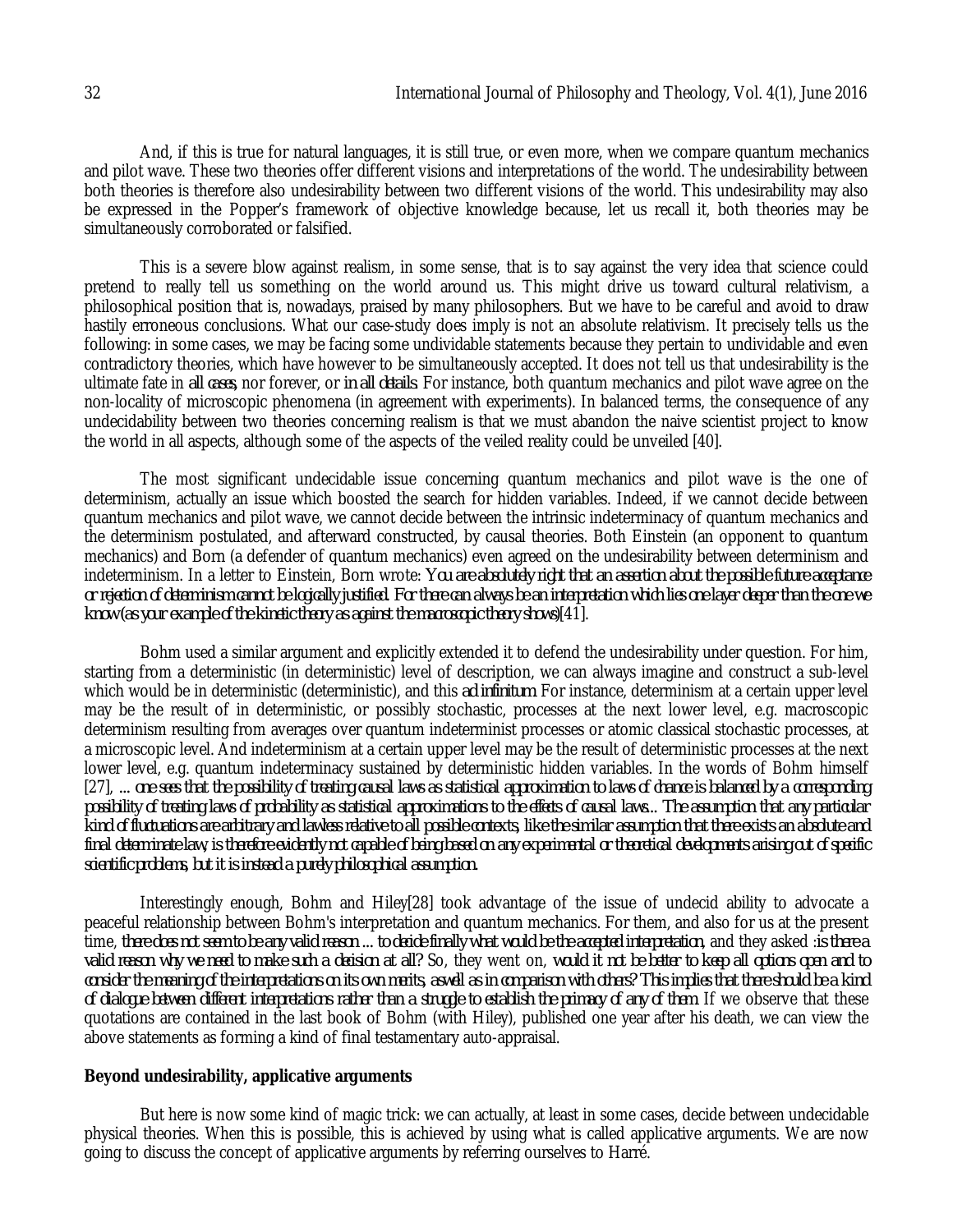#### Gérard GOUESBET 33

According to him [5], *a theory is plausible if it is both empirically adequate and framed within the constraints of the current communally approved ontology*. Discussing more extensively the concept of plausibility (and the one of implausibility), Harré exposed five conditions for plausibility. Rather than following Harré, I shall simplify my exposition by referring to the rewording of Van Fraassen[9]. Following Van Fraassen, a theory is definitely acceptable for Harré if it satisfies two conditions (1) it must be in agreement with empirical facts (2) it must be plausible. In the mind of Harré, plausibility means that the theory must imply mechanisms and entities pertaining to the unique hierarchy of ontological types underlying the history of the scientific enterprise. I am accepting these two criteria as they are expounded above, but I shall discuss the plausibility demand in a way different from the one of Harré and VanFraassen. Actually, the explanation of the word "plausibility" as given by Harréand Van Fraassen may be found unsatisfactory. It looks to me too much conservative insofar as it refers to an approved ontology or to a hierarchy of ontological types related to the past of the history of sciences. But, in the actual enterprise of sciences, new entities may have to be built and old entities may have to be destroyed. Such new entities do not pertain to ontological types already used previously in the history of sciences. Therefore, old ontologies may have to be destroyed and new ontologies may have to be built.

The first demand of Harré, in Harré's list (reworded by Van Fraassen), concerning the agreement with empirical facts, does not require extensive discussions. However, we can decompose the second demand of Harré into sub-demands. The first sub-demand (denote it as 2a) requires theological consistency of an acceptable theory. It is indeed plausible (even more than plausible!) that a satisfactory theory must be logically consistent. With the demands we have retained up to now, namely demand 1 for agreement with experimental facts and demand 2a for logical consistency, weave enough to state a possible formulation of Quine's under-determination thesis: two theories which are logically consistent, and observationally equivalent, may be contradictory. We may now introduce a second subdemand in the plausibility criterion of Harré, let us call it demand 2b. The demand 2b states that, besides being logically consistent and making predictions agreeing with experiments, a satisfactory theory must also satisfy other demands (to be discussed below). These other demands, let us call them applicative arguments. The word "applicative" means that these arguments enlarge our possibilities of choosing between several theories, the enlargement being made with respect to the under-determination by experiments. In other words, applicative arguments allow us to decide between undecidables. Therefore, we may now build a new list of criteria as follows.A theory is satisfactory if (1) it agrees with experimental facts (2) it is logically consistent (3) it satisfies applicative arguments.

It is interesting to remark that Einstein had something to tell us concerning Quine's under-determination (without referring to it) and ampliative arguments (without using this terminology). Indeed, in an address he delivered in 1918 before the Physical Society of Berlin on the occasion of Planck sixtieth birthday, he expressed himself as follows [11]: *there is no logical paths in these laws; only intuition, resting on sympathetic understanding of experience, can reach them. In this methodological uncertainty, one might suppose that there were any number of possible systems of theoretical physics all equally well justified; and this opinion is no doubt correct, theoretically. But the development of physics has shown that at any given moment, out of all conceivable constructions, a single one has always proved itself decidedly superior to all the rest. Nobody who has really gone deeply into the matter will deny that in practice the world of phenomena uniquely determines the theoretical system, in spite of the fact that there is no logical bridge between phenomena and their theoretical principles*.

#### **Naughty applicative arguments**

The question to know what are acceptable applicative arguments is a difficult one which might better be postponed to future epistemological researches, but the question to know what are unacceptable applicative arguments may be more easily answered, at least partially. For this, I shall discuss some reasons (ampliative arguments), all of them to be viewed as naughty, which have been used to discriminate between Bohm's pilot wave and usual quantum mechanics, leading to the conclusion, if they were accepted, that Bohm's approach must be rejected. To this purpose, I shall refer to Bitbol[42] who provided five reasons, expressed by various authors, to motivate the rejection of Bohm's pilot wave, and I shall discuss these reasons, although in a brief but, I believe, sufficient way.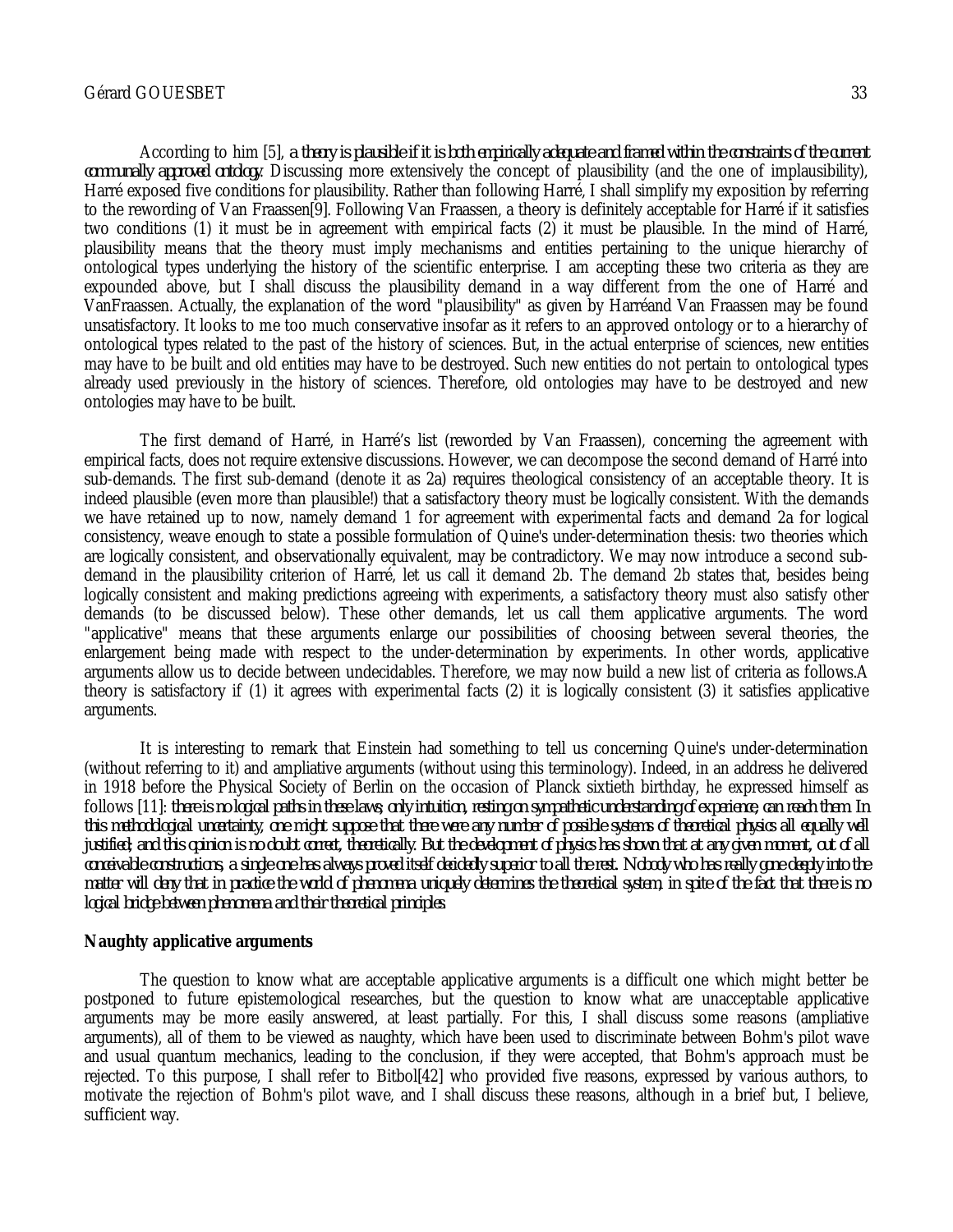Discussions that are more comprehensive might be welcome but would extend beyond the scope of the present paper. The first reason is the positivistic accusation of metaphysics, anchored in a long lasting philosophical tradition devoted to the dissolution of metaphysics. For the defenders of the orthodox Copenhagen interpretation, at least for some of them, the arrogant accusation of metaphysics helped to push away hidden variables toward the darkness of a medieval heretical way of thinking.

This was most often motivated by the fact that the introduction of hidden variables did not provide any new prediction, but introduced an unobservable "superstructure". Against this accusation, Bohm's defense maybe received [43]: *Past experience in a wide variety of fields would, however, suggest the falsity of such a conclusion; for it has very often turned out to be very fruitful indeed to postulate the existence of things before anyone knew, even in principle, how to go about trying to verify their existence.* Let us add to this that the wave function  $\Psi$  of quantum mechanics is unobservable and, therefore, in the eyes of some positivists, should be granted as metaphysical as well.

A second reason concerns the undesirability between pilot wave and quantum mechanics. Starting from the fact that the usual quantum mechanics is dominant (Bolshevik), we should reject the marginal (Menshevik) pilot wave since there is no reason, due to undesirability, to choose it. This is indeed a naughty reason: If you cannot decide, you cannot reject. The third reason is that there exist other less adventurous means to preserve a realist conception of quantum mechanics, such as the one of the veiled reality. This reason is naughty too because it is evidently too much subjective; also, being adventurous is not necessarily an inefficient attitude. The fourth reason is that the associated research program exhibits regressive character. This is another naughty reason. The question is not necessarily to know whether the pilot wave theory is regressive when compared with quantum mechanics taken as a standard, but it could be to know whether quantum mechanics is not unduly hazardous with respect to classical concepts. The fifth reason is that the early Bohm's theory, the one dated 1952 [26], [39], even did not succeed to keep on with its own spirit which, initially, would have been of an atomist nature. In agreement with this spirit, it starts with a view of the world made out from particles which are individual entities on their own, equipped with properties having a classical flavor, but has afterward to accept highly on classical features (such as non-locality and conceptuality). This is also a naughty reason. Indeed, it happens very often that a researcher starts a work with some preconceptions and prejudices indicating a certain direction and that, eventually, the landscape reached does not look like the landscape expected. This is a matter of fact and a matter of life, not a basis for rejection.

To Bitbol's list, we may add two still naughty applicative arguments, increasing our total to seven naughty reasons. The first one, advocated by the defenders of the usual quantum mechanics, invoking the famous Occam razor principle, is a lack of simplicity of the pilot wave with respect to the usual quantum mechanics. Bohm defended himself [28] by stating that, although his interpretation has the additional assumption of particles, this is balanced by the fact that it does not require the usual assumption of probability. So, he said, at least on the basis of a formal count of the number of assumptions, it cannot be concluded that either interpretation (pilot wave or Copenhagen) is favored over by the principle of Occam's razor. More important however, the demand of simplicity cannot be a first principle of physics, and there is no reason to believe that it would be correct to apply it whatever the circumstances. Indeed, there exists a famous counter-example, namely the demand for circular motions of the planets (because the circle is the simplest curve producing spatially finite motion) which drove astronomy toward the epicycles of Ptolemy, before it became possible to escape from this trap. Moreover, finally, for the seventh and last item, it has been argued that Bohm's theory is incomplete. This is true, but our current physics is incomplete too.

I am now going to propose another applicative argument which, I hope, is not naughty. In any case, for the sake of charity, I can provide loopholes. Nevertheless, the argument is certainly convincing enough, at least for many individuals, as an example, but also as our tool to proceed further, beyond what was allowed to us by the mere use of Quine's under-determination. This example relies on a non-singularity principle which, if accepted, implies the falseness of Newton's formulation of classical mechanics (more generally, the inadmissibility of classical mechanics), the rational necessity of wave mechanics, and the inadequacy of the pilot wave theory.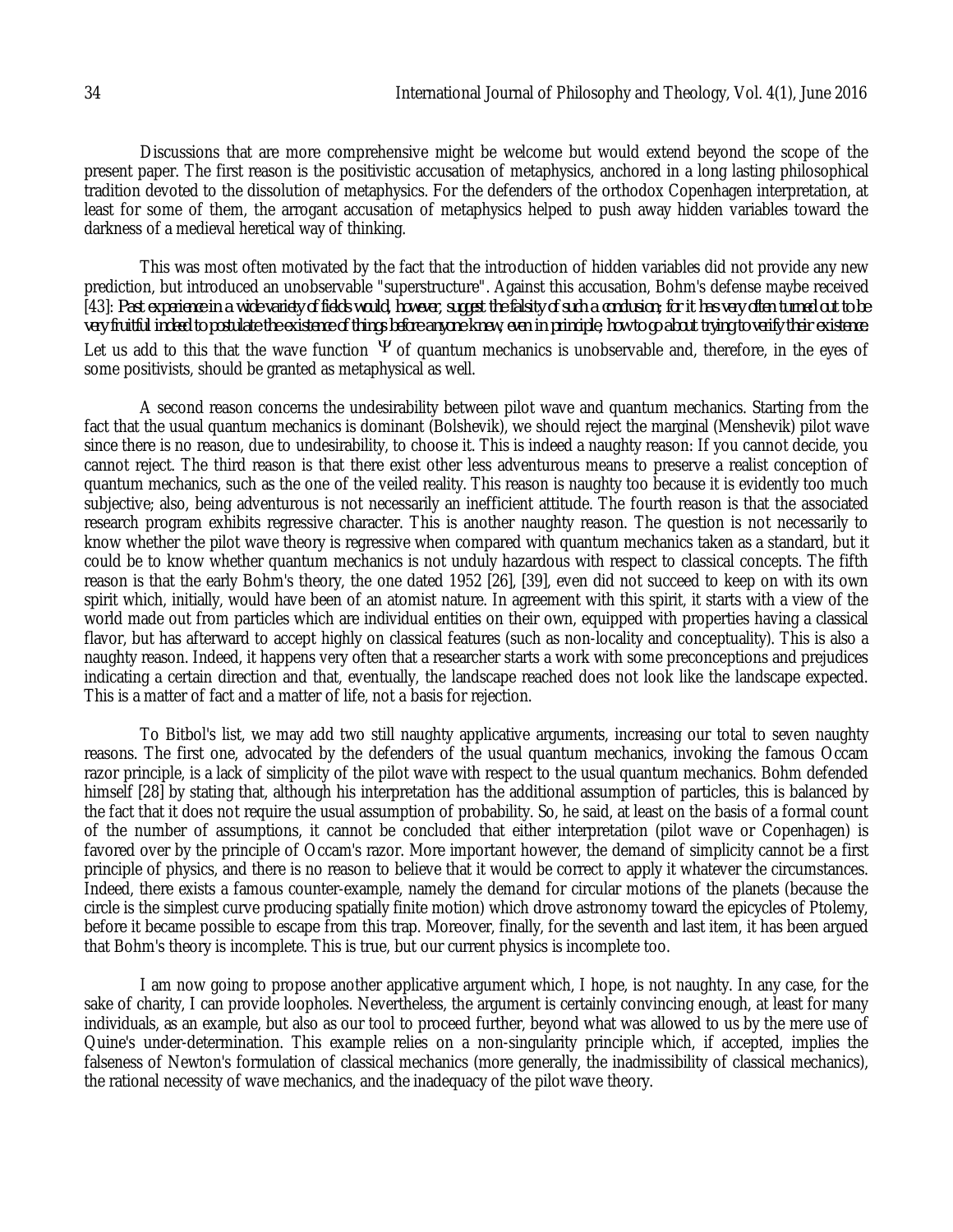#### **Non-singularity principle and consequences**

#### **Non-singularity principle**

I am now going to summarize the contents of a recently published paper [44] in which, after a discussion of the concept of infinity in mathematics and in physics, a non-singularity principle is stated, telling us that local infinity in physics is not admissible. The reader is kindly requested to refer to this paper for details.

A first example of application concerns the optical rainbow [45], [46], [47]. The simplest way to understand the basic features of the optical rainbow is to start with geometrical optics, more precisely with ray tracing, an approach usually granted to Descartes, although there are precursors. The existence of the rainbow then comes from the fact that the deviation of the once internally reflected ray passes through a minimum when the angle of incidence is varied (this is called stationary ray). The concentration of rays, near the stationary ray, generates a singularity which is a real caustic, separating a bright side from a dark side. More generally, singularities are predicted by geometrical optics at focal points, lines, and caustics. The word "caustics" can be viewed as a generic word to refer to any kind of singularity produced by ray families filling regions of space. Invoking the non-singularity principle, we may then conclude that geometrical optics, in utmost rig our, is inadmissible and that it actually must be an approximation to a more general theory which has to be a wave theory (because waves remove singularities).Indeed, such is the fact : Light waves are described by the vectorial Maxwell's equations, and the exact theory of the rainbow is provided by the Lorenz-Mie theory [48], [49], [50] which describes the interaction between a sphere and an illuminating electromagnetic plane wave. We shall return to Lorenz and Mie for our third case-study.

For a second example, we now consider classical mechanics. A sub-topic of classical mechanics is classical scattering, e.g. [51], [52] which, in contrast with electromagnetic scattering, is scalar scattering instead of being a vectorial scattering. Now, it happens that, similarly as for the optical rainbow in geometrical optics, there exists a singular mechanical rainbow in classical scattering [52]. The non-singularity principle then implies that classical mechanics has to be rejected, and viewed as an approximation to a more general theory removing the singularity of the mechanical rainbow, namely a wave mechanics.

The non-singularity principle is now going to be used as an applicative argument. Nevertheless, let us remark that there are several possible loopholes to reject the non-singularity principle, and its consequences [44]. For instance, we may refer to Quine's epistemology [7], [53], [54] according to which any statement is in principle revisable, even any logical statement. This is in agreement with the fact that an applicative argument is not necessarily meant to force the adhesion of every one. However, from now on, in the sequel, shall hold fast on the non-singularity principle as a quite decent applicative argument to proceed further. In particular, an immediate consequence of the non-singularity applicative argument is that Newtonian trajectories of matter points do not exist.

#### **Newtonian trajectories of matter points do not exist.**

We are all used to the concept of trajectory, so easy to extract from classical mechanics, in deep agreement with our intuition, and with our sense data: trajectories of cars, of balls, or even of planets. There is no apparent difficulty to consider trajectories of matter points. They at least constitute efficient models for the behavior of so many objects around us. We therefore feel very comfortable with the concept of trajectories in the Newton's formulation of classical mechanics and, as a consequence, we may feel very uncomfortable with the Hamilton-Jacobi's

formulation in which trajectories are dressed by a field. What could physically be this field *S* , which extends in the whole space around the object under motion that no one has ever seen and which is effectively unobservable? At the best, it is a convenient intermediary for computations and, at worst; it is some kind of metaphysical artificial excrescence. At least, this is what we could instinctively believe.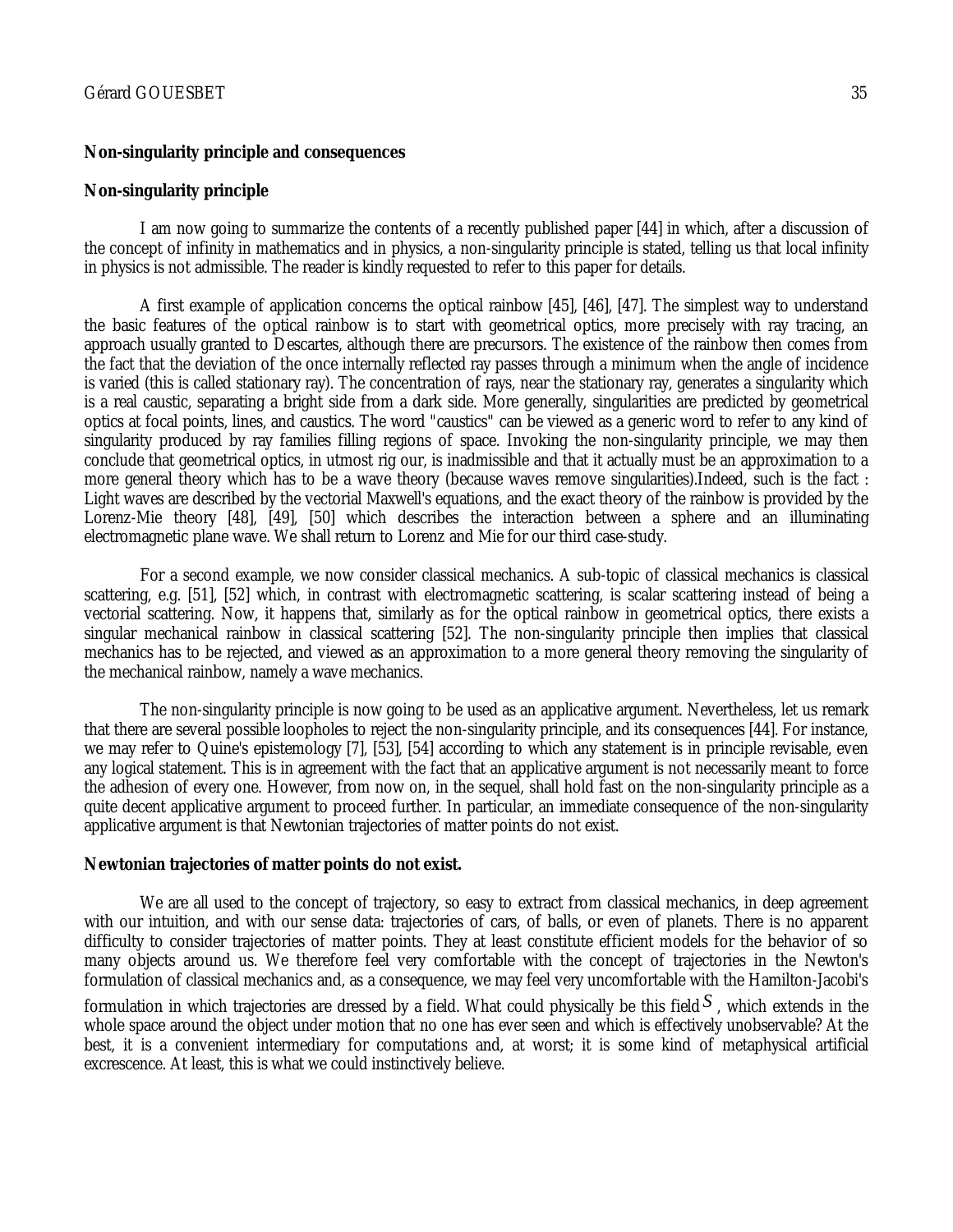But, actually, although this way of thinking seems very reasonable, it may be dramatically misleading. Let us effectively consider the non-singularity principle and its application to classical scattering. It leads us to the rejection of classical mechanics, as being inadmissible, on the basis that, in some cases, a classical problem may produce singularities, in particular rainbow singularity. If we hold fast on this conclusion and use it as an applicative argument, we reach an immediate consequence: Newtonian trajectories of matter points do not exist (and cannot exist).This statement is actually in deep agreement with sense data. Effectively, no one ever observed the trajectory of a matter point. Simply try to imagine, at the most fundamental level of understanding, what could be the trajectory of a matter point, that is to say the trajectory of an object of mass*m* , confined to a vanishingly small volume. Such an object would have an infinite density, and Newtonian mechanics would have to be merged with the most extraordinary predictions of general relativity. There would not be any more any domain of validity for classical mechanics.

A special kind of trajectory is the motionless trajectory of a particle at rest. Then, we have the particle (the matter point) standing still (in some frame of reference). From this, we can see that the concept of a matter point, independently of the concept of trajectory, cannot be accepted. Beside what we have already said, including the idea of a collapse of a mass *m* to a geometrical point to generate a matter point, just think, for instance, of the unbelievable behavior of the electrostatic potential of a point charge varying as  $1/r$ , and therefore diverging when the point charge is indefinitely approached (producing an actual infinity). Obviously, from a pure logical point of view, we might as well start to refute first the existence of matter points invoking the non-singularity principle, and there after the existence of trajectories of matter points, since something which does not exist cannot have any trajectory.

Furthermore, let us remark that, when teaching students, it is often heavily pointed out that trajectories do not exist in quantum mechanics. This may be viewed as a consequence of Heisenberg's uncertainty relations, forbidding the simultaneous measurements of locations and moment a, these quantities which are so vital for the very possibility of defining a trajectory. In addition, the students are supposed to be surprised by such a rupture. But there should not be any surprise there. If trajectories of matter points already do not exist in classical mechanics, why should they exist in quantum mechanics?

Nevertheless, what about trajectories of cars, balls ... and planets? The answer is that there should not be any deep and definitive conflict between the non-existence of trajectories of matter points, and the observe ability of trajectories of extended solids. Cars, balls … planets are not matter points that we cannot observe, but macroscopic objects that we do observe. Their existence, their properties, the fact that we can observe them, and by which processes we observe them, must emerge as the consequences of a quantum theory, whatever its ultimate formulation will be. In other words, classical Newtonian trajectories of extended objects have to be accepted, but such extended objects, rather than being considered as a collection of matter points, in the Newton's style, must emerge from a more fundamental description of nature, e.g. from the underlying quantum mechanical level. Hence, the rejection of matter points, and of their trajectories, does not offend our everyday intuition.

#### **Deciding between undesirables**

The fact that Newtonian trajectories of matter points do not exist is the ultimate applicative argument to discriminate between Newton's and Hamilton-Jacobi's formulations of classical mechanics. In contrast with our naive

expectation in which the field *S* was viewed as a simple intermediary tool for computations, without any physical significance, it is then Estonian formulation of classical mechanics which is to be rejected, and the Hamilton-Jacobi's formulation which is to be given a due privilege, let us say which is "closer to truth". We are then left with a dressing

field *S* without any trajectory to be dressed. To understand such a weird situation, it is sufficient to remark that, not only Newtonian trajectories of matter points do not exist but, also, it is classical mechanics as a whole which collapsed. Hence, Hamilton-Jacobi's formulation of classical mechanics is to be rejected too. But, nevertheless, the

field S still remains physically meaningful. It actually appears to be related to the phase of  $\Psi$  in quantum mechanics. Indeed [16], we may write  $\Psi$  under the form: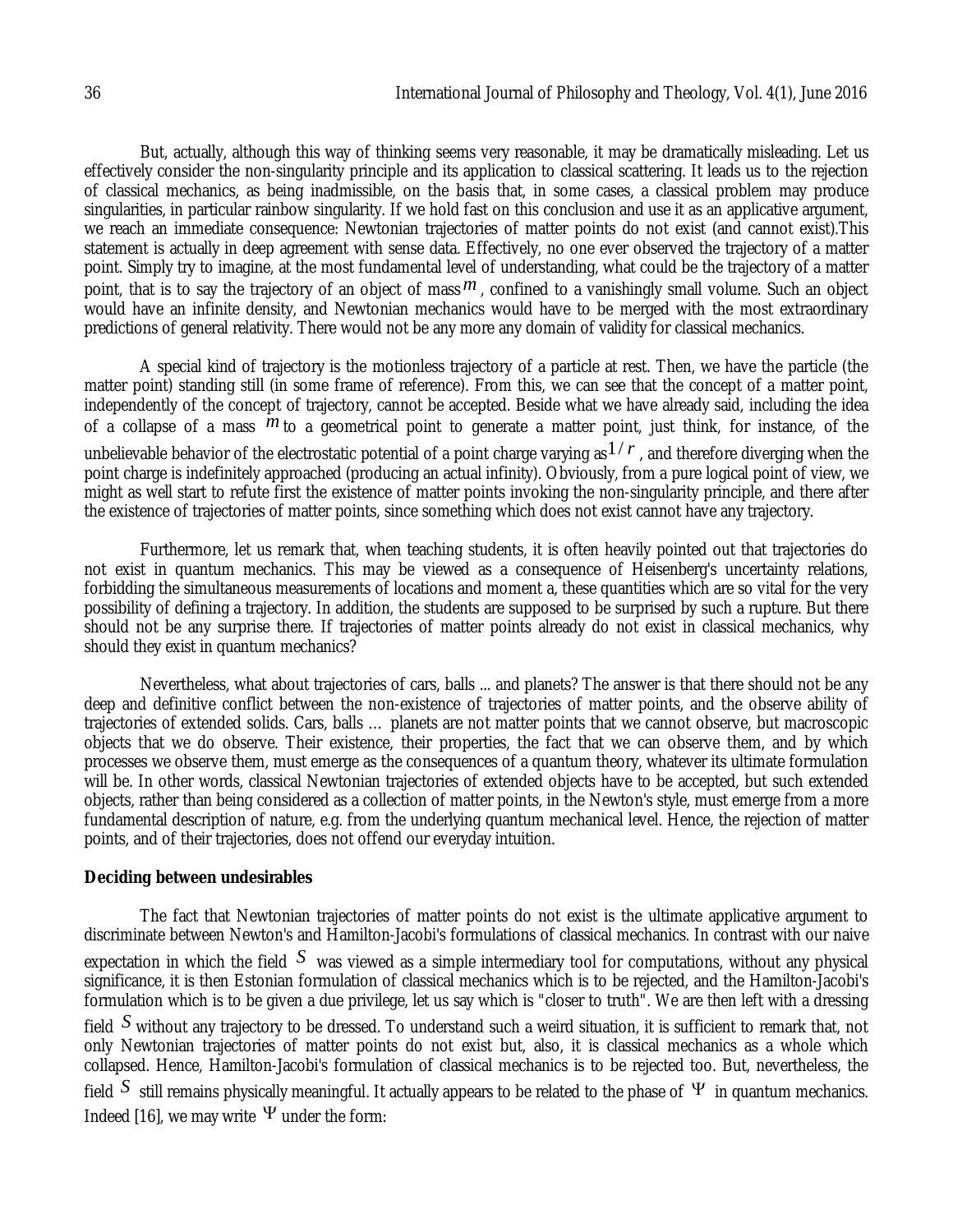$$
\Psi = \exp\left(\frac{iS}{\hbar}\right) \tag{22}
$$

in which, in the classical limit, the quantum field *S* of Eq. 22 identifies with the classical field *S* of Hamilton-Jacobi's formulation. The physical meaning of the classical  $S$  of the inadmissible classical mechanics is therefore that it constitutes a formal anticipation of the  $\Psi$  of quantum mechanics, more precisely of its phase. The constant  $h$ , which has the dimension of an action, has the virtue of changing  $S$ , which has the dimension of an action too, to a dimensionless phase  $S / h$ .

Concerning the second case-study (pilot wave versus usual quantum mechanics), the relevance of Quine's under-determination for a discussion of Bohm's pilot wave has been noticed by Cushing [55], [34]. His point of view is that [55]*one formalism, with two different interpretations, counts as two different theories* and that [34]*the physical interpretation refers to what the theory tells us about the underlying structure of ...phenomena, i.e. the corresponding story about the furniture of the world*. This furniture of the world is that he called an ontology (the point of view also adopted in this paper). Therefore, quantum mechanics and Bohm's pilot wave, although experimentally equivalent (implying that both of them *should* be accepted by positivists), provided two different ontologies. Bohmhim self was aware of the issue at least implicitly [27].

However, we may implicatively discriminate between the pilot wave and the usual quantum mechanics. For this, we just need to remark that the same applicative arguments (non-singularity principle, inexistence of Newtonian trajectories of matter points) which have been used to discriminate between Newton's and Hamilton-Jacobi's formulations of classical mechanics may be used to discriminate between Bohm's pilot wave and quantum mechanics. If objective, deterministic, Newtonian trajectories of matter points (and matter points themselves) do not exist, it is a non sense to introduce the min quantum mechanics as done by Bohm. The attempt to propel the classical concepts of matter points and matter point trajectories in the quantum domain leads definitively to a failure. Trajectories of matter points do not exist in classical mechanics; hence, they should not be reintroduced in quantum mechanics, even if they are hidden. This statement applies to allcausal theories (pilot wave of Louis de Broglie and Bohm, and double solution of Louis de Broglie).

The story of the pilot wave does not stop with the original 1952-version of Bohm. Many other developments have been further elaborated by Bohm himself, alone or with collaborators, or by other independent researchers, inspired by causal theories. A story of these further developments, and of the many criticisms they receive, is outside of the scope of this paper. What is however important with an applicative approach, as used here, is that it is an upstream argument which dries up the flow at the source. It is indeed much more comfortable to possess an upstream final objection than having permanently to fight downstream with non convincing objections, facing growing flow flooding all objections and counter-objections. Causal theories were like the Leonean Hydra with cut heads growing again. An upstream argument cuts all the heads in one stroke. And this upstream argument just tells us that everything was basically flawed from the very beginning.

The rejection of inadmissible theories is not contradictory with the fact that they can make very decent models, much useful in practice. And, after all, our best theories are very far from being perfect and completed: from this point of view, they are all models. In particular, the fact those singularities in the behavior of Newtonian trajectories are rare, occurring only occasionally, demonstrate that the concept of trajectory of matter points still remains useful for many practical purposes, in the same way that optical ray computing and tracing will forever remain invaluable tools. But, if we want to dig deep into the mysteries of the world, it indefinitely of good advice, and even compulsory, to abandon inadmissible theories, when possible. The idea, expressed by Bohm in its auto-appraisals, and by other authors, that the pilot wave could provide complementary insights to a better, more thorough, and deeper, understanding of quantum mechanics, is then erroneous and even dangerous, for there could not be complementary insights in erroneous ideas, just only an opportunity to spoil the clarity of the mind.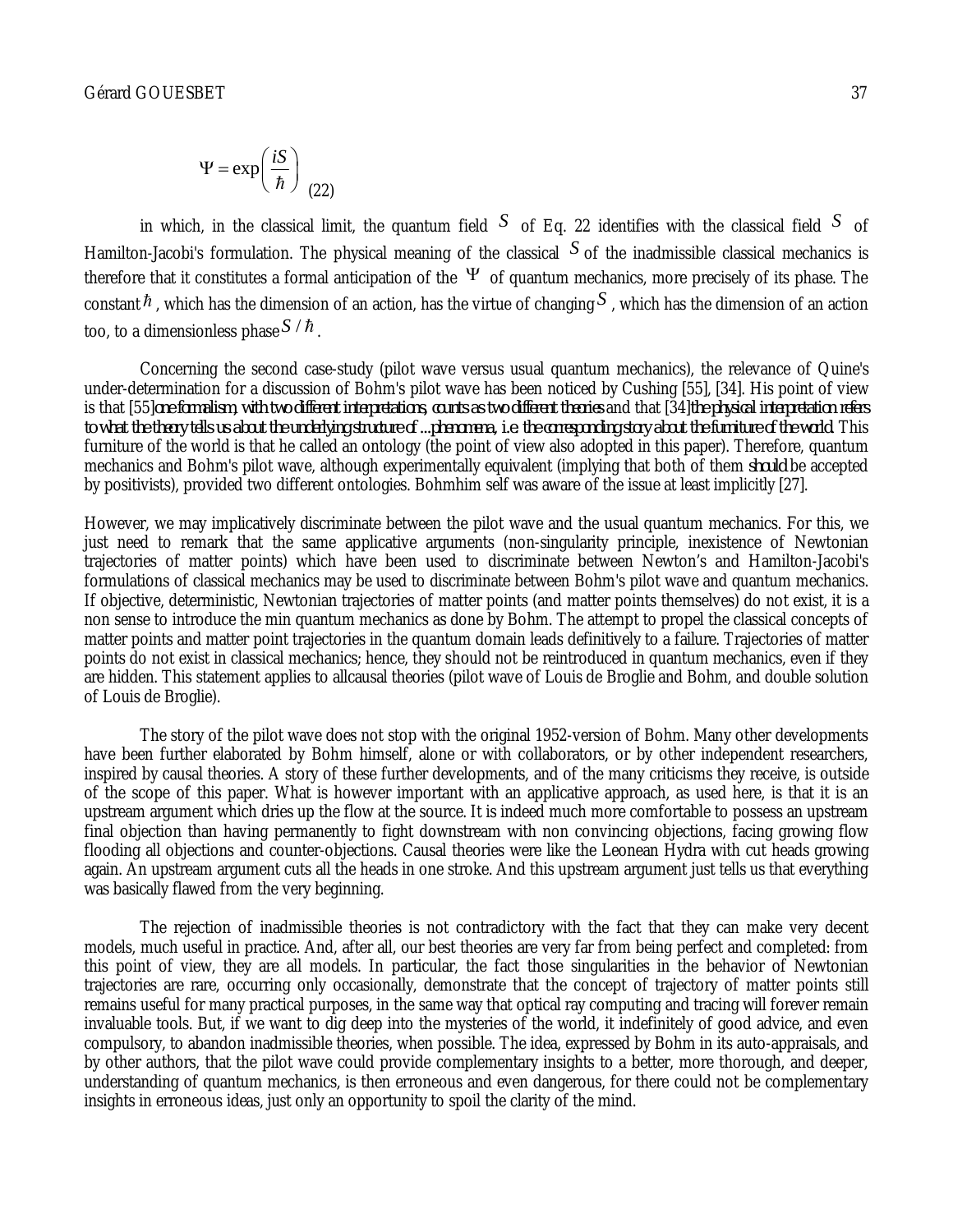Any theoretician in quantum field theory, for whom the description of reality in terms of particles being permanent entities with fixed numbers is more than naive, would agree with this statement. It is nevertheless very important to remark that the rejection of Bohm's mechanics is not, from a logical point of view, to be taken as an approbation of the usual quantum mechanics (the one of the text-books).Indeed, many scientists are still dissatisfied with quantum mechanics, as it stands now, and we cannot exclude the possibility of a new forthcoming breaking approach.

#### **Third case-study: from electromagnetism**

We have previously examined two case-studies which are strongly correlated. One pertains to classical mechanics, the other to quantum mechanics, but both of them were anchored on the existence of the Hamilton-Jacobi's formulation of classical mechanics, and undesirables were made decidable by relying on similar applicative arguments. We are now going to briefly discuss third case-study, related to another physical framework. We are going to solve a question that I asked myself about thirty years ago, a long time before I heard from Quine's underdetermination and from applicative arguments.

This case-study concerns classical electromagnetism, and particularly light scattering theory. In this field of research, the most famous theory is likely to be a theory published by Gustav Mie in 1908 [50]. This theory describes the quasi-elastic interaction (no change of frequency except that one due to the Doppler Effect, and the other singular one from finite frequency to a "null" frequency due to absorption) between an illuminating electromagnetic plane wave and a homogeneous sphere defined by its (arbitrary) size and its (arbitrary) complex index of refraction. It allows one to calculate scattered fields outside of the sphere, internal fields, phase relations, various cross-sections (for scattering, absorption, and extinction), and radiation pressure forces and torques. The theory is built by using Maxwell's electromagnetism. The significance of this theory may be appraised by the fact that it is still regularly and even increasingly cited. The year 2008 was the year of the hundredth anniversary of Mie's paper which has then be commemorated in several conferences (i) GAeF conference on "Light scattering : Mie and More", 3rd and 4th July 2008, in Karlsruhe, Germany[56] (ii) 11th conference on electromagnetic and light scattering, 7th-12th September 2008, in Hatfield, UK [57] (iii)"Mie theory 1908-2008 : present developments and interdisciplinary aspects of light scattering", 15th-17th September 2008, University of Halle-Wittenberg, Germany and (iv) International Radiation Symposium IRS2008, 3rd-8th August, Foz do Iguaçu, Brazil [58].Furthermore, it has been successfully generalized to the case when the illuminating beam is a laser beam, with many applications in various fields [59].

But, actually, twenty years before Mie's paper, a similar theory had been produced by Lorenz (Lorenz, not Lorentz) [48], [49]. Hence, rather than speaking of Mie's theory, I always preferred to use the denomination of Lorenz-Mie theory. Several historical papers are available concerning the formulation of Lorenz, and its relationship with the one of Mie [60], [61], [62], [63].According to these references, Mie's and Lorenz' theories lead to the same experimental predictions, that is to say, they are experimentally equivalent. The work of Lorenz has been overlooked, certainly in part because it has been written in Danish and, also, due to the fact that an important memoir has been lost. But, more relevant to our subject, it did not rely on Maxwell's equations. Indeed, it did rely on a theory of a ether.

In the previous case-studies, we have been able to expound the mathematics associated with the physics. From a technical point of view, this is not possible in the present case-study because the mathematics required are too involved, e.g. [59].Therefore, regarding the present third case-study, the reader may feel frustrated insofar as he cannot view by himself all the details involved, and has to rely on experts quoted in the references. Unfortunately, when dealing with difficult matters in science, and in philosophy of science, relying on experts may be necessary. This should not prevent us to append an item to a list of future research problems, namely revisiting both Lorenz and Mie theories, and their connection as well. But nothing more about this issue can reasonably be expounded in this paper.

Nevertheless, more importantly, from the philosophical point of view of interest to us in the present paper, we then may state that, therefore, the two theories are indeed empirically equivalent *but* they do exhibit two different visions of the world, one with anther, the other one without any anther. In the mechanical approach used by Lorenz, the anther was viewed as the support of what are now named "light and other electromagnetic radiation" [45], to echo the title of a famous book by Kerkerdevoted to light scattering.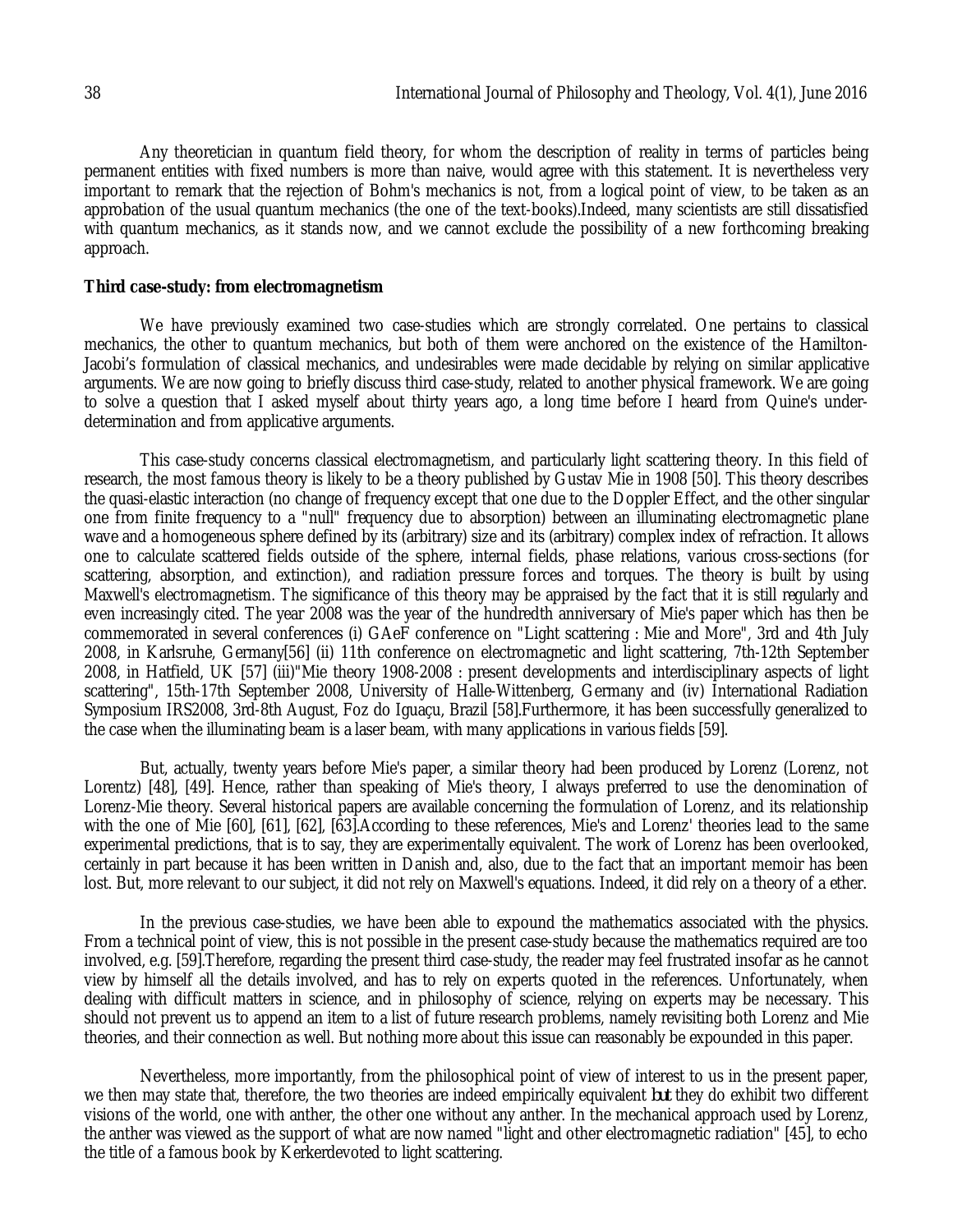This support has to be considered as an ontological entity, in the same way that water, the support of water waves, can be considered as an ontological quantity : water, whatever it is *in fine*, does exist; it does pertain to the furniture of the world. In deep contrast, Maxwell's electromagnetism does not invoke any a ether: electromagnetic waves are viewed as waves without any support. Hence, we are here once more facing a case of ontological underdetermination.

We may again rely on an applicative argument to discriminate between Lorenz and Mie. This argument simply invokes the well-founded rejection of a ether by Einsteinium relativity. Hence, from this point of view, Mie was "closer to truth" than Lorenz. Considering the effort accomplished by Lorenz, he nevertheless certainly deserved to have his name associated to what I always preferred to call Lorenz-Mie theory. However, the two theories, although empirically equivalent, are ontologically different, and may better have to be viewed as two genuine different theories.

I would like to end this section by commenting an interesting complementary discussion by Bell [64] comparing the approaches of Lorentz (Lorentz, not Lorenz) and of Einstein to the issue of Lorentz invariance. In short, according to Bell, there is a difference of philosophy (and difference of style that I am not going to consider). "The difference of philosophy is this. Since it is experimentally impossible to say which of two uniformly moving systems is really at rest, Einstein declares the notions 'really resting' and 'really moving' as meaningless. For him only the relative motion of two or more uniformly moving objects is real. Lorentz, on the other hand, preferred the view that there is indeed a state of *real* rest, defined by the 'a ether', even though the laws of physics conspire to prevent us identifying it experimentally". Bell then added that the facts of physics do not oblige us to accept one philosophy rather than the other one or, using the terminology introduced in this paper: the facts of physics do not oblige us to accept one ontology rather than the other one. In this case, deciding between undesirables is the consequence of an applicative argument making us rejecting the notion of a ether as useless, if not meaningless. There is however still some room forthe ones who would prefer to preserve the concept of a ether : as usual, an ampliative argument is not necessarily to be accepted by everyone.

#### **Conclusion**

Quine's under-determination thesis, loosely speaking, states that theories are under-determined by experiments. I explicitly introduced an ontological version in which we may have several empirically equivalent theories, with however different ontologism. We have examined three exemplifying case-studies. Two of them (Newton's formulation versus Hamilton-Jacobi's formulation of classical mechanics, causal theories versus the orthodox interpretation in quantum mechanics) are closely related to the debates on the foundations of quantum mechanics. The third case-study (Mie's theory versus Lorenz' theory) is borrowed from electromagnetic theory, more specifically from light scattering theory. Each case-study exhibits a couple of theories which lead to identical experimental predictions but are contradictory insofar as they do provide conflicting visions of the world. The existence of conflicting empirically equivalent theories implies, in principle, strong limitations to any realistic interpretation of science. However, in each case-study discussed in this paper, we have been able to invoke applicative arguments allowing onto decide between undesirables.

Finally, it should be clear that the points of view taken in this paper are the one of a physicist and, surely, the points of view of physicists may be useful to philosophers. Therefore, a philosopher who would be an expert to the understanding of Quine analytical philosophy (thesis of under determination of theories by experiments, inscrutability (or indeterminacy) of reference, and indeterminacy of radical translation) could very likely take advantage of the examples presented in this paper as a support for further epistemological researches and discussions.

#### **Acknowledgments**

I would like to thank Jean Bricmont, from the "Université Catholique de Louvain", for helpful and stimulating discussions during the preparation of this paper.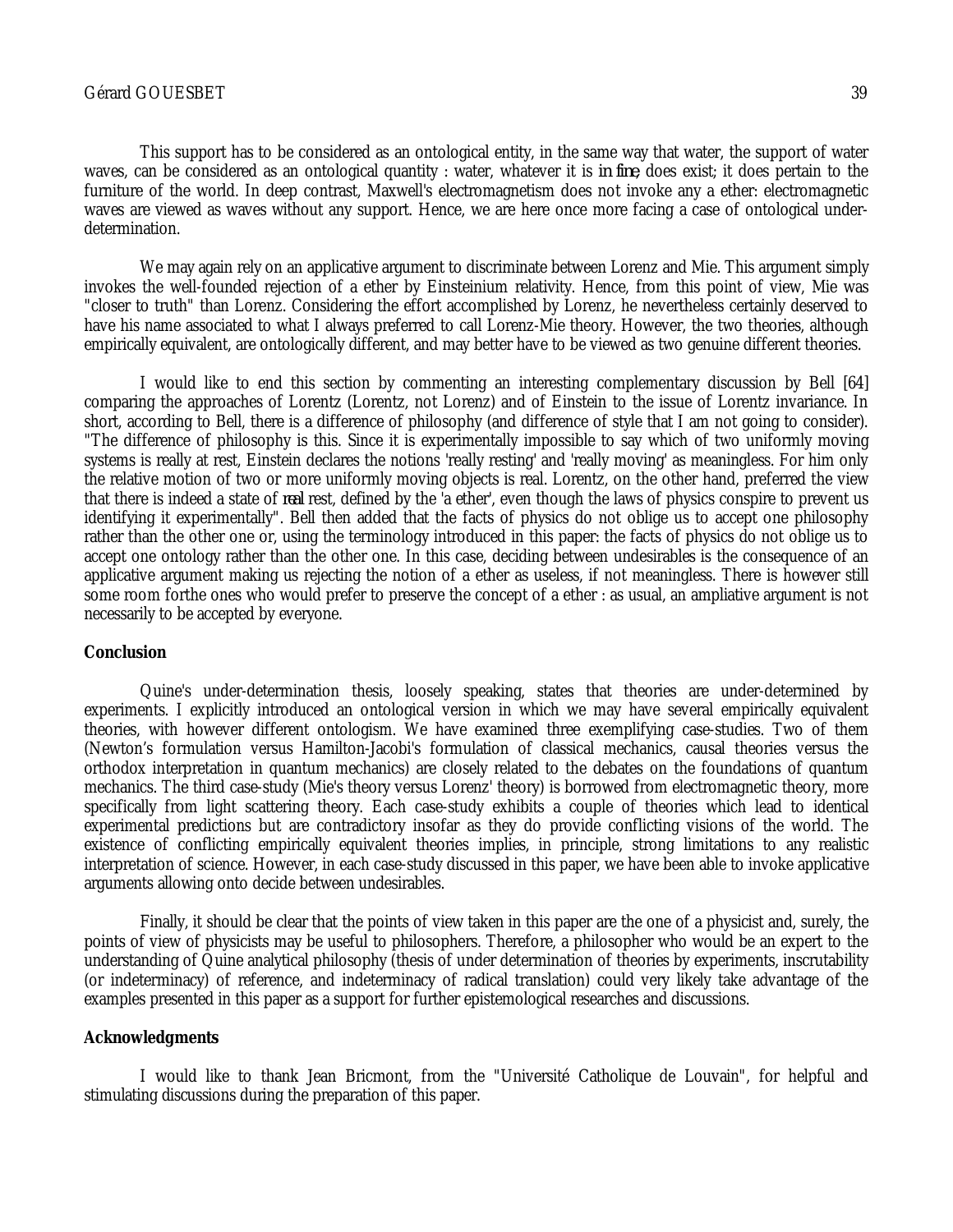## **References**

- 1.W.V. Quine. On empirically equivalent systems of the world. Erkenntnis,9:313-328, 1975.
- 2.W.V. Quine. Le mot et la chose, French translation of "Word and Object",MIT Press, 1960. Flammarion, 1977.
- 3.W.V. Quine. La poursuite de la vérité, French Translation of "Pursuit of Truth", Harvard University Press, 1990. Editions du Seuil, Paris, 1993.
- 4.Sous la direction de Pierre Wagner, editor. Les philosophes et la science. Gallimard, 2002.
- 5.R. Harré. Varieties of realism, a rationale for the natural sciences. Basil Blackwell, 1986.
- 6.J. Bricmont. Sociology and Epistemology. Facta Philosophica, international Journal for Contemporary Philosophy, 3,2:157.176, 2001.
- 7.W.V. Quine. Philosophie de la logique, présentation par Denis Bonnay et Sandra Laugier. Aubier-Montaigne, 1975.
- 8.S. Laugier-Rabaté. L'anthropologie logique de Quine, l'apprentissage de l'obvie. Librairie philosophique J. Vrin, 1992.
- 9.B. Van Fraassen. Lois etsymétries, French translation of "Laws and symmetry", Oxford University Press, 1989. Librairie philosophique J. Vrin, 1994.
- 10.B. Van Fraassen. Quantum mechanics: an empiricistview. Clarendon Press, Oxford, 2000.
- 11.J.T. Cushing. Wave-particle duality, edited by F. Selleri, chapter: Causalquantum theory, why a nonstarter?, pages 37-63. Plenum Press, New-Yorkand London, 1992.
- 12.P. Duhem. La théorie physique, son objet, sa structure. English version :the aim and structure of physical theory. Librairie philosophique J. Vrin, 1997.
- 13.L. Wittgenstein. Tractatus logico-philosophicus. Gallimard, 1993.
- 14.E. Squires. The mystery of the quantum world.Adam Hilger, Bristol, 1986.
- 15. Louis de Broglie. Introduction à l'étude de la mécanique ondulatoire. Hermann et Cie, Paris, 1930.
- 16.D.I. Blokhintsev. Mécanique quantique. Masson et Cie, 1967.
- 17.L.D. Landau and E.V. Lifchitz. Mécanique, English translation : Mechanics, Pergamon Press, Oxford, 1969. Editions Mir, Moscou, 1966.
- 18.P.R. Holland. The quantum theory of motion, an account of the de Broglie-Bohm causal interpretation of quantum mechanics. Cambridge University Press, 1993.
- 19.G. Gouesbet. Hidden worlds in quantum physics.Dover Publications, 2013.
- 20.Louis de Broglie. Sur la possibilité d'une interprétation causale et objective de la mécanique ondulatoire. Comptes-Rendus de l'Académie des Sciences, t 234:265-268, 1952.
- 21.Louis de Broglie. Louis de Broglie, physicien et penseur, chapter : Vue d'ensemble sur mes travaux scientifiques, pages 457-486. Editions Albin Michel, Collection dirigée par André George, 1953.
- 22.Louis de Broglie. La physique quantique restera-t-elle indéterministe? Gauthier-Villars, 1953.
- 23.Louis de Broglie. Une tentative d'interprétation causale et non linéaire de la mécanique ondulatoire (la théorie de la double solution). English translation: Nonlinear Wave Mechanics, Elsevier, Amsterdam, 1960. Gauthier-Villars, 1956.
- 24.Louis de Broglie. La théorie de la mesure en mécanique ondulatoire (interprétation usuelle et interprétation causale). Gauthier-Villars, 1957.
- 25.Louis de Broglie. Etude critique des bases de l'interprétation actuelle de la mécanique ondulatoire. Gauthier-Villars, 1963.
- 26.D. Bohm. A suggested interpretation of the quantum theory in terms of "hidden" variables. Part 1. Physical Review, 85:166-179, 1952.
- 27.D. Bohm. Causality and chance in modern physics. Routledge and Paul Kegan, 1957.
- 28.D. Bohm and B.J. Hiley. The undivided universe, an ontological interpretation of quantum theory.Routledge and Paul Kegan, 1993.
- 29.J.P. Vigier. Structure des micro-objets dans l'interprétation causale de la théorie des quanta. Gauthier-Villars, 1956.
- 30.M. Jammer. The philosophy of quantum mechanics. The interpretations of quantum mechanics in historical perspective. Wiley, New-York, 1974.
- 31.M. Jammer. The conceptual development of quantum mechanics. The History of Modern Physics, 1800-1950, Volume 12, Tomash Publishers, 1989.
- 32.T.J. Pinch. Social production of scientific knowledge, sociology of the sciences, Vol 1, edited by E. Mendelson, P. Weingart and R. Whitley, chapter: What does a proof do if it does not prove, a study of the social conditions and metaphysical divisions leading to David Bohm and John von Neumann failing to communicate in quantum physics, pages 171-215. D.Reidel, Dordrecht, 1977.